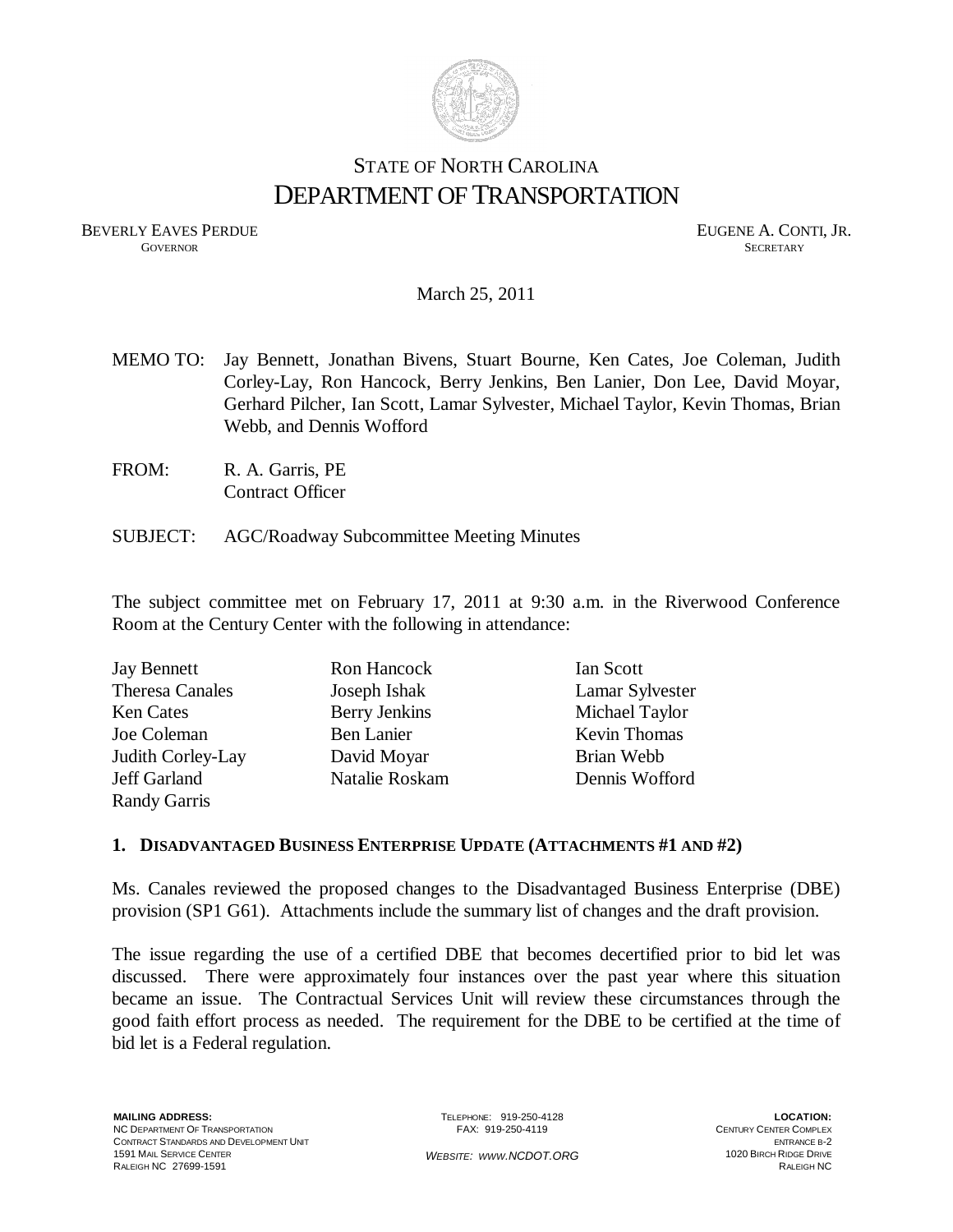There was a question as to which contact to send the DBE commitment letter of intent. Mr. McKoy is the contact; however, Ms. Canales will investigate a generic email address for the submittals.

Mr. Taylor noted that the Federal limit of 60% credit for the materials and supplies obtained from a DBE dealer is different from the credit given for other DBE contracted contruction activities where DBE and non-DBE materials are counted at 100%. Mr. Hancock responded that the requirements are Federal regulations.

Mr. Taylor asked for clarification on page 8, line (C) of the proposed DBE provision where notifications must be sent to DBEs outside of the targeted Divisions within 7 days from the bid let. Ms. Canales clarified that if there were efforts made prior to the 7 days and contact can be shown, it may be considered as a part of good faith effort.

Mr. Taylor asked for clarification on "the same geographic area of the state." Ms. Canales reported that this statement is intentionally broad so it can be reviewed on a project basis for urban and rural environments.

Mr. Taylor noted on page 10, line (A) of the proposed DBE provision, if the Contractor inputs a DBE goal in excess of the bid DBE goal, the Contractor is held to the higher DBE goal. For example, if the advertised DBE goal is 12% and the Contractor enters 15%, the Contractor is penalized if their actual DBE performance is 14% even though it is above the advertised goal. Ms. Canales responded that this issue has been identified as a disincentive and negotiations are ongoing to address this issue. There is an opportunity to use another DBE to make up the difference through the replacement process.

Mr. Coleman pointed out that Federal regulations can be interpreted differently across states. The Contractual Services Unit is looking at ways to reduce the paperwork deterrent when Contractors' list excess commitment above the advertised DBE goal and encourage reporting.

## **2. DBE PARTICIPATION TRUCK PLAN (ATTACHMENT #3)**

Mr. Sylvester presented a communication tool, the example Truck Plan attached, to capture the potential truck companies that may be used on a project. The completed form will be used by the project inspection staff to evaluate if trucks are DBE or non-DBE.

## **3. MULTIPLE VEHICLE HAULING**

Mr. Ishak responded to the question of how multiple vehicle versus single vehicle hauling is defined.

Multiple vehicle hauling is defined as the hauling of equipment or materials to or from the project with delivery at intervals of less than five minutes and/or results in more than one vehicle at a particular work site at one time.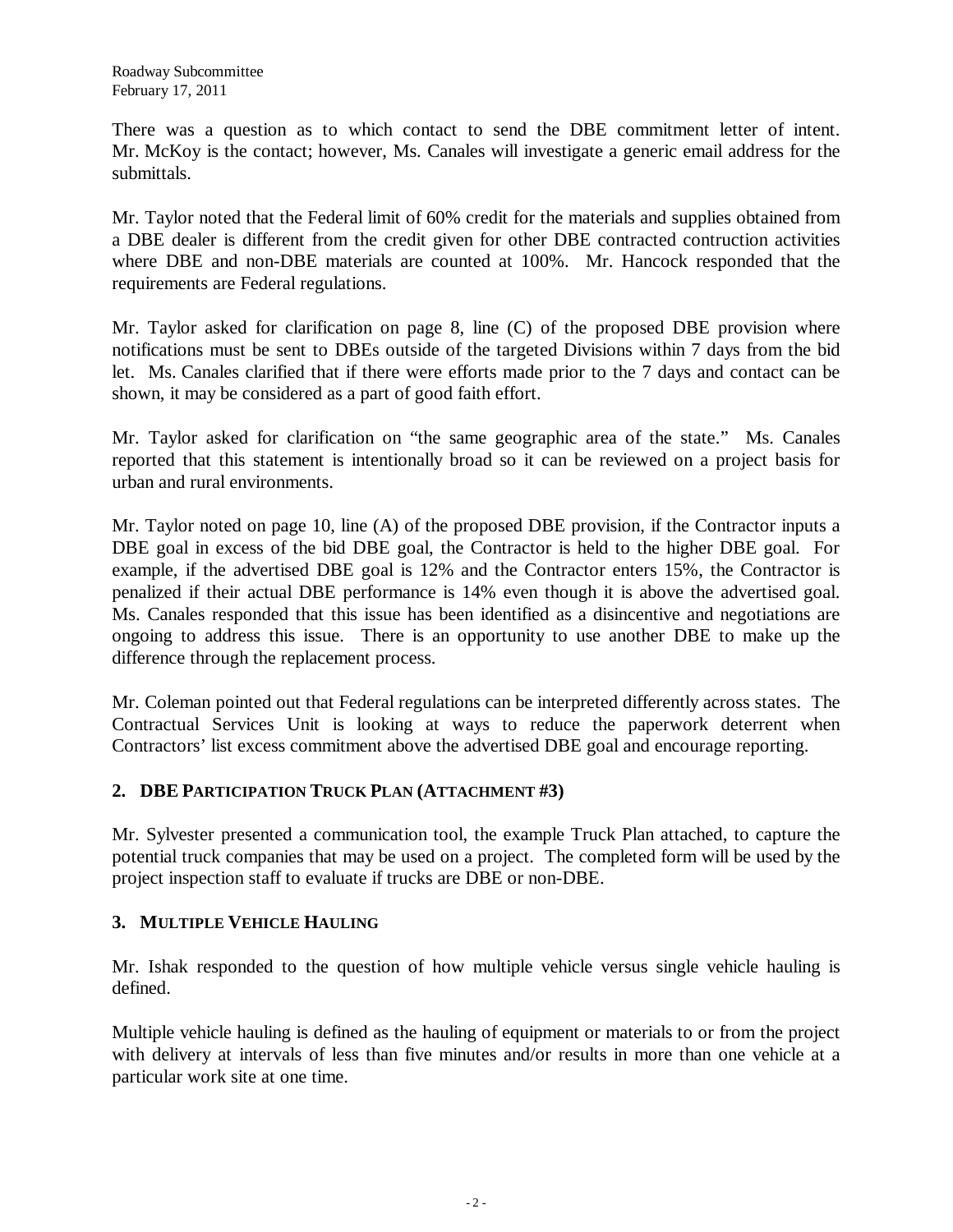Single vehicle hauling is defined as the hauling of equipment or materials to or from the project with delivery at intervals of more than five minutes and results in no more than one vehicle at a particular work site at one time.

Projects have restrictions on hauling based on congestion and safety factors. Mr. Ishak asked that when an opportunity is available to improve hauling efficiency or safety on the project, please notify the Engineer on a project specific basis.

## **4. PLACEMENT OF SELECT MATERIAL**

Mr. Taylor reported some confusion on recent projects regarding the payment for Select Material Class III, Borrow Excavation and Borrow Material for Geogrid Reinforcement. He noted there were several ways to measure this material.

The Department had tried to simplify the measurement and payment of Select Granular Material when coming from the same source as the borrow excavation; however, this created unbalanced bid issues.

As for the three items Mr. Taylor mentioned, there were discrepancies regarding measurement and payment. The Department will continue to review these items of work for consistent methods of measurement and payment on future projects.

## **5. ELECTRONIC BIDDING**

Mr. Garris reported that the Department is looking for cost saving and service enhancing ideas like providing electronic email notifications of bid advertisement or bid addenda. The monthly mailing of centrally let advertisements costs the taxpayers approximately \$1,500 per month.

Ms. Canales reported that all the private engineer firms are submitting Prequalification information online. Approval letters are being sent online. The Contract Services Unit is discussing further electronic communication opportunities for communications with centrally let Contractors, good faith effort submissions, and mass emailing of DBE solicitations.

## **6. TRACKING USE OF RECYCLED CONSTRUCTION MATERIALS (ATTACHMENT #4)**

Mr. Hancock and Mr. Garland discussed the Department's reporting effort on recycling construction material and projects using environmentally friendly materials. An example of the annual report from the last fiscal year was distributed. Mr. Garland solicited ideas on how to capture material estimates and "best practices" from projects using green construction methods or materials which ultimately diverts materials from the landfill. The preconstruction meeting was mentioned as an opportunity to discuss reporting mechanisms for each project.

## **7. ABC GRADATION FAILURE INVESTIGATIONS (ATTACHMENT #5)**

Mr. Hancock provided a handout explaining changes to the failure investigation. The focus of the investigation will be to eliminate future failures. If there is a failure, expect an onsite meeting to review the results. The Federal Highway Administrations' audit noted this as an issue for the past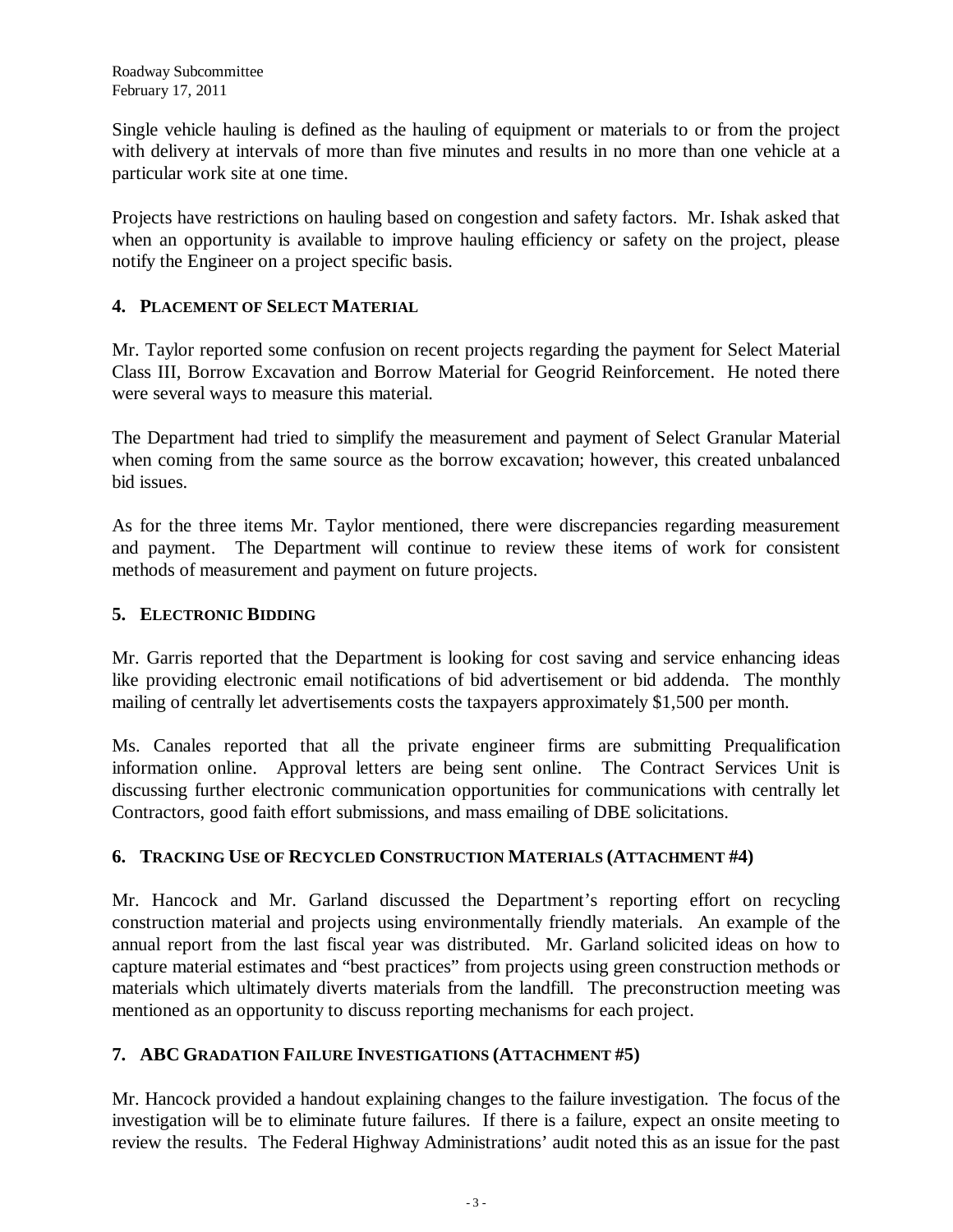Roadway Subcommittee February 17, 2011

five years. Program modifications are expected to provide quicker feedback and reduce the risk for multiple failures on a project.

The next meeting will be held on **Thursday, April 21st,** at **9:30 am** in the **Riverwood Conference Room** at the **Century Center, Building B**.

CC: Victor Barbour, PE Andy Gay, PE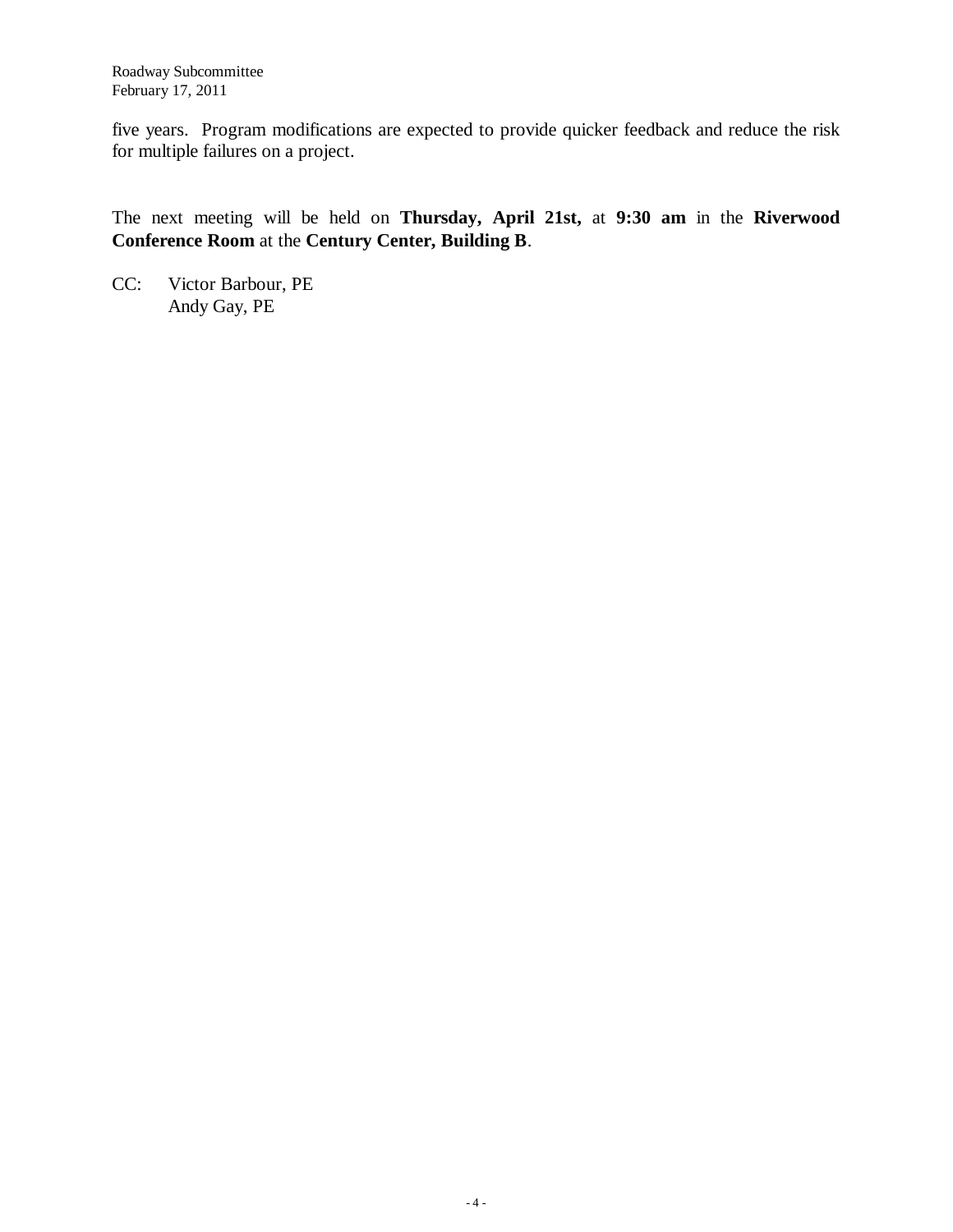# Highlighted Changes between the "Old" and "New" SP1 G61

- Clarified some of the definitions as well as the language throughout the document.
- Added a section called "Forms and Websites Referenced in this Provision" to explain the different forms and their use. At this point introduced the Replacement Form, Joint Check form, SAF form (taking the place of the RS-1A thru D), etc.
- Under "Listing of DBE Subcontractors in Contract" we added paragraph (A)3 which states that the bidder is responsible for ensuring that the DBE firm is certified at the time of bid. Also paragraph (C) was added as to what to do if the prime is a DBE themselves.
- Under "Written Documentation Letter of Intent" added general language that the goal can be met not just by subcontractors, but also by manufacturers and regular dealers (clarification purposes),
- Broke down section entitled "Counting DBE Participation Toward Meeting DBE Goal of Zero or More", to include DBE Utilization, Joint Checks, Subcontracts and DBEs in Trucking.
- . Under "Good Faith Effort for Projects with DBE Goals More than Zero" it was added what to do if the 6th day falls on a state holiday.
- An "Appeal" section was added in case the contractor wishes to appeal the decision made by the Goal Compliance Committee of non-good faith.
- . Under "DBE Replacement" we followed the DBE Final Rule (NPRM at the time) which states that a listed DBE cannot be replaced by another DBE without cause and brings in the Replacement Form.
- · Under "Reports" a paragraph was added on submission of a trucking plan if transportation services are going to be used to meet the goal,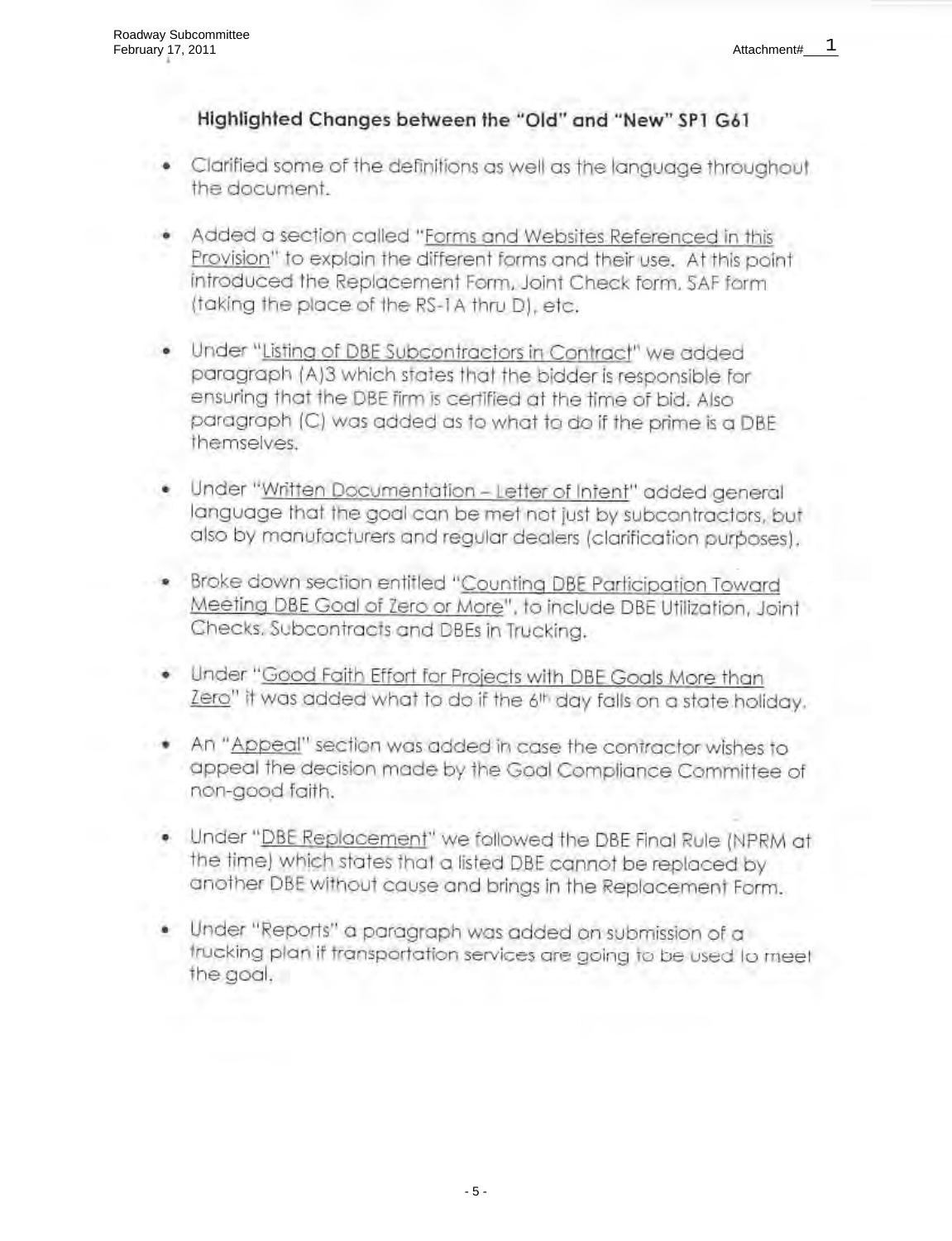# DISADVANTAGED BUSINESS ENTERPRISE:

SPI G/H

## Policy

It is the policy of the North Carolina Department of Transportation that Disadvantaged Business Enterprises (DBEs) as defined in 49 CFR Part 26 shall have equal opportunity to compete fairly for and to participate in the performance of contracts financed in whole or in part by Federal Funds.

## Obligation

The Contractor, subcontractor, and sub-recipient shall not discriminate on the basis of race, religion, color, national origin, age, disability or sex in the performance of this contract. The Contractor shall comply with applicable requirements of 49 CFR Part 26 in the award and administration of federally assisted contracts. Failure by the Contractor to comply with these requirements is a material breach of this contract, which may result in the termination of this contract or such other remedy, as the Department deems necessary.

## **Definitions**

Committed DBE - Any DBE listed on the Listing of DBE Subcontractors (Participants) approved by the Department at the time of bid submission or any DBE utilized as a replacement for a DBE firm listed on the Listing of DBE Subcontractors (Participants).

Contract Goal Requirement - The approved DBE participation submitted at the time of bid by the Contractor.

DBE Goal - The DBE goal at advertisement of proposal.

Department - North Carolina Department of Transportation

Disadvantaged Business Enterprise (DBE) - A firm certified as a Disadvantage Business Enterprise through the North Carolina Unified Certification Program.

Goal Confirmation Letter - Written documentation confirming the Contractor's approved committed DBE participation.

Letter of Intent - Written documentation of the bidder/offeror's commitment to use a DBE subcontractor or supplier (manufacturer or regular dealer), and confirmation from the DBE that it is participating in the contract.

Manufacturer - A firm that operates or maintains a factory or establishment that produces on the premises, the materials or supplies obtained by the Contractor.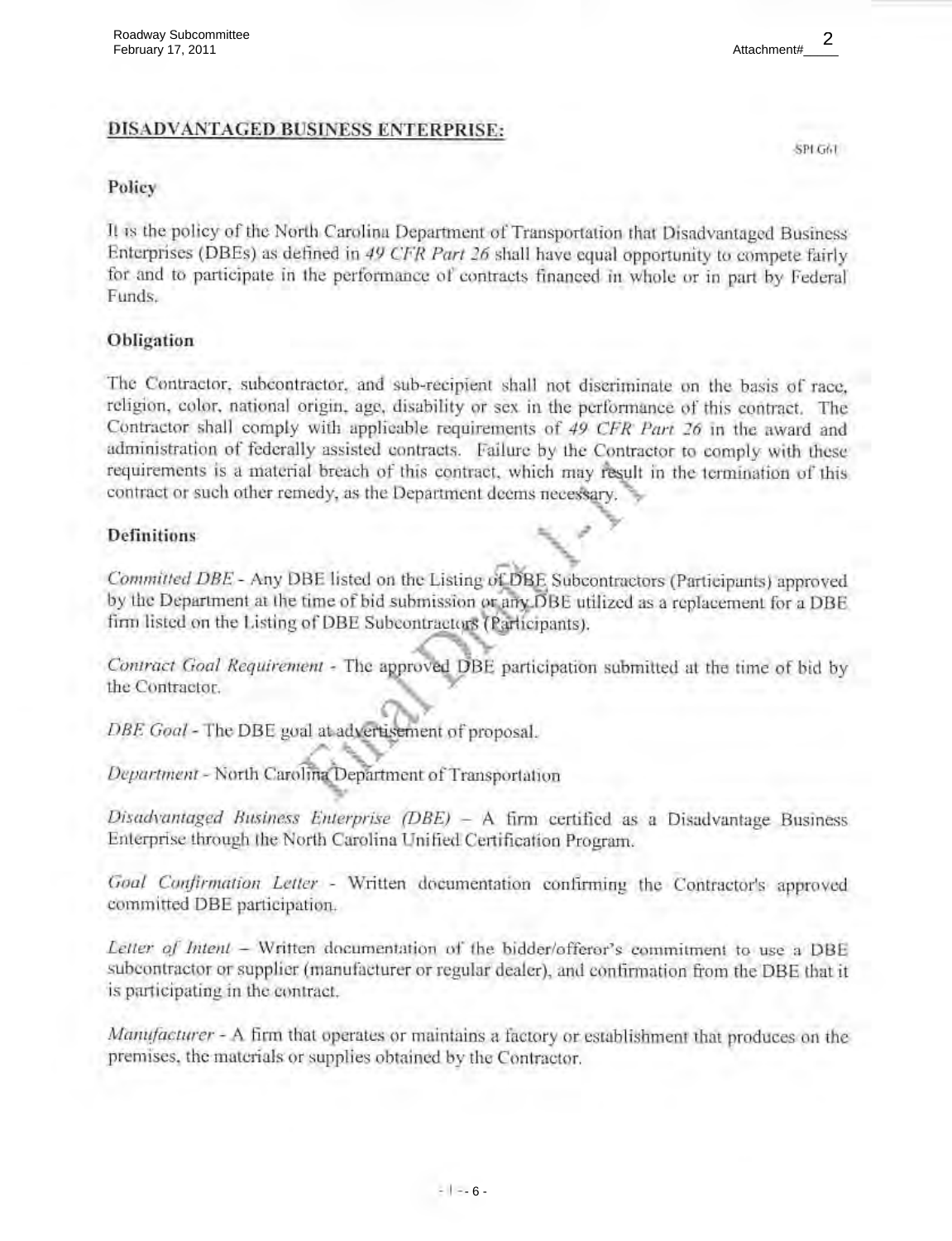Regular Dealer - A firm that owns, operates, or maintains a store, warehouse, or other establishment in which the materials or supplies required for the performance of the contract are bought, kept in stock, and regularly sold to the public in the usual course of business. A regular dealer engages in, as its principal business and in its own name, the purchase and sale or lease of the products in question. A regular dealer in such bulk items as steel, cement, gravel, stone, and petroleum products need not keep such products in stock, if it owns and operates distribution equipment for the products. Brokers and packagers are not regarded as manufacturers or regular dealers within the meaning of this section.

North Carolina Unified Certification Program - A program that provides comprehensive services and information to applicants for DBE certification, such that an applicant is required to apply only once for a DBE certification that will be honored by all recipients of USDOT funds in the state and not limited to the Department of Transportation only. The Certification Program is in accordance with 49 CFR Part 26.

USDOT - United States Department of Transportation, including the Office of the Secretary, the Federal Highway Administration (FHWA), the Federal Transit Administration (FTA), and the Federal Aviation Administration (FAA).

## Forms and Websites Referenced in this Provision

DBE Payment Tracking System On-line system in which the Contractor enters the payments made to DBE subcontractors who have performed work on the project. https://apps.dot.state.nc.us/Vendor/PaymentTracking/

DBE - IS Subcontractor Payment Information - Form for reporting the payments made to all DBE firms working on the project. This form is for paper bid projects only. http://www.nedot.org/doh/forms/files/DBE-IS.xls

RF-1 DBE Replacement Request Form - Form for replacing a listed DBE. https://apps.dot.state.nc.us/"includes/download/external.html?pdf=http%3A//www.nedot.gov/do h/forms/files/RF-1.pdf

SAF Subcontract Approval Form - Form required for approval to sublet the contract.

JC-1 - Joint Check Notification Form - Form and procedures for joint check notification. The form acts as a written joint check agreement among the parties providing full and prompt disclosure of the expected use of joint checks.

https://apps.dot.state.nc.us/ includes/download/external.html?pdf=http%3A//www.ncdot.gov/do h/forms/files/JC-1.pdf

Letter of Intent to Perform as a Subcontractor - Form signed by the Contractor and the DBE subcontractor, manufacturer or regular dealer that affirms that a portion of said contract is going be to performed by the signed DBE for the amount listed on the bid.

http://www.nedot.org/doh/preconstruct/ps/contracts/letterofintent.pdf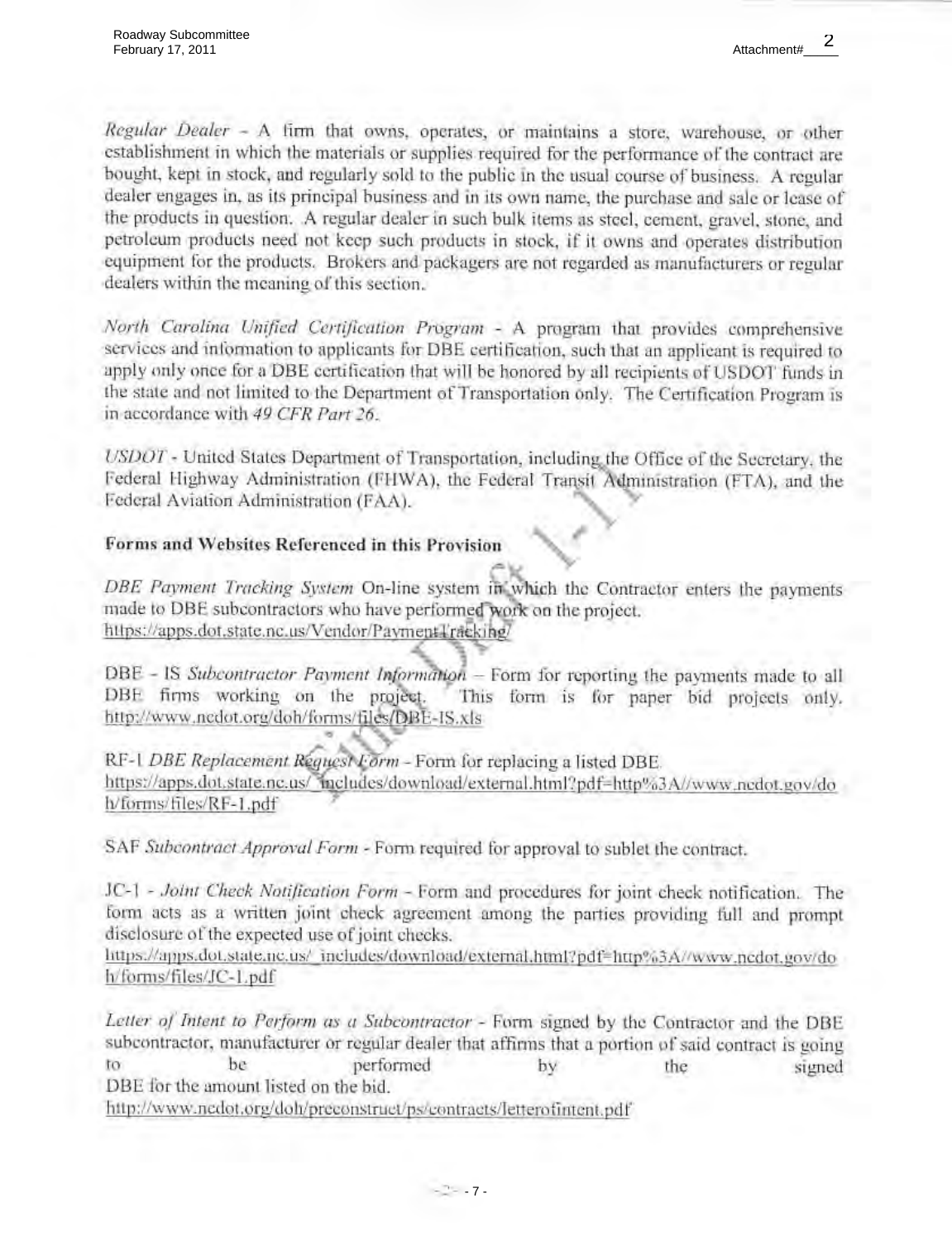Listing of DBE Subcontractors Form - Form for entering DBE subcontractors on a project that will meet this DBE goal. This form is for paper bids only. http://www.nedot.gov/doh/preconstruct/ps/word/MISC2.doc

Subcontractor Quote Comparison Sheet - Spreadsheet for showing all subcontractor quotes in the work areas where DBEs quoted on the project. This sheet is submitted with good faith effort packages.

http://www.nedot.gov/business/ocs/goodfaith/excel/Ex Subcontractor Quote Comparison.xls

## **DBE** Goal

The following DBE goal for participation by Disadvantaged Business Enterprises is established for this contract:

Disadvantaged Business Enterprises [number to the nearest tenth] %

- If the DBE goal is more than zero, the Contractor shall exercise all necessary and  $(A)$ reasonable steps to ensure that Disadvantaged Business Enterprises participate in at least the percent of the contract as set forth above as the DBE goal.
- If the DBE goal is zero, the Contractor shall continue to recruit DBEs and report the use (B) of DBEs during the construction of the project. A good faith effort will not be required with a zero DBE goal.

## **Directory of Transportation Firms**

Real-time information is available about firms doing business with the Department and firms that are certified through North Carolina's Unified Certification Program in the Directory of Transportation Firms. Only firms identified in the Directory as DBE certified shall be used to meet the DBE goal. The Directory of Transportation Firms can be found at the following link, https://apps.dot.state.nc.us/vendor/directory

The listing of an individual firm in the Department's directory shall not be construed as an endorsement of the firm's capability to perform certain work.

## Listing of DBE Subcontractors in Contract

Only those firms with current DBE certification at the time of bid opening will be acceptable for listing in the bidder's submittal of DBE participation. The Contractor shall indicate the following required information:

**Electronic Bids**  $(\Lambda)$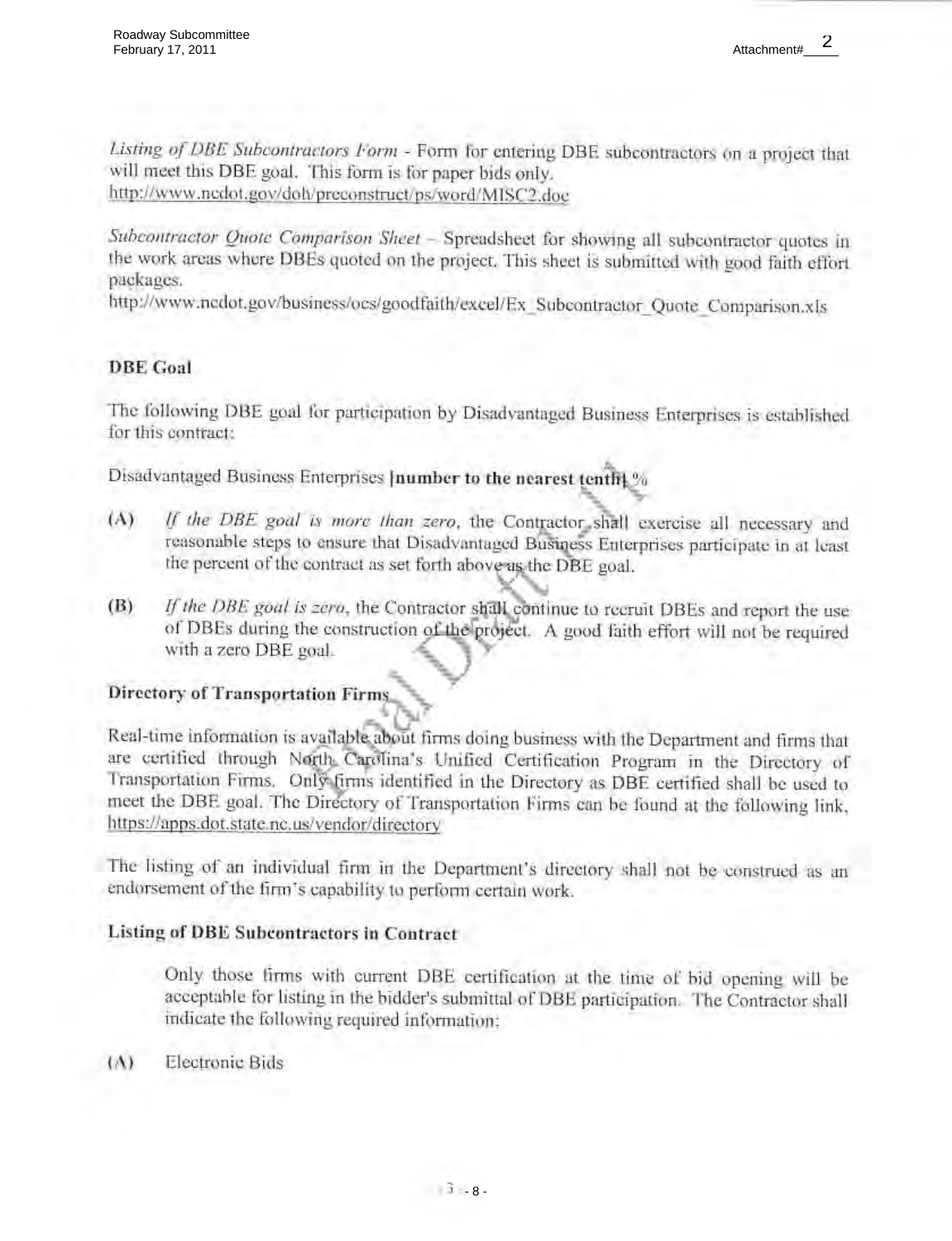Bidders shall submit a listing of DBE participation in the appropriate section of Expedite. the bidding software of Bid Express<sup>®</sup>.

- (1) The names and addresses of DBE firms committed to participate in the contract. If the bidder uses the updated listing of DBE firms shown in Expedite, the bidder may use the dropdown menu to access the name and address of the DBE firm.
- $(2)$ The contract line numbers of work to be performed by each DBE firm. When no figures or firms are entered, the bidder will be considered to have no DBE participation.
- $(3)$ The bidder shall be responsible for ensuring that the DBE is certified at the time of bid by checking the Directory of Transportation Firms. If the firm is not certified at the time of the bid-letting, that DBE's participation will not count towards achieving the DBE goal.

#### Paper Bids  $(B)$

Blank forms will not be deemed to represent zero participation. Bids submitted that do not have DBE participation indicated on the appropriate form will not be read publicly during the opening of bids. The Department will not consider these bids for award and the proposal will be rejected.

- If the DBE goal is more than zero, bidders at the time the bid proposal is  $(1)$ submitted, shall submit a listing of DBE participation, including the names and addresses on Listing of DBE Subcontractors contained elsewhere in the contract documents in order for the bid to be considered responsive. Bidders shall indicate the total dollar value of the DBE participation for the contract. If bidders have no DBE participation, they shall indicate this on the Listing of DBE Subcontractors by entering the word "None" or the number "0." This form shall be completed in its entirety.
- $(2)$ If the DBE goal is zero, bidders at the time the bid proposal is submitted shall enter the word "None" or the number "0" or if there is participation, add the value on the Listing of DBE Subcontractors contained elsewhere in the contract documents.

#### $($ C) **DBE Prime Contractor**

When a certified DBE firm bids on a contract that contains a DBE goal, the DBE firm is responsible for meeting the goal or making good faith efforts to meet the goal, just like any other bidder. In most cases, a DBE bidder on a prime contract will meet the DBE goal by virtue of the work it performs on the prime contract with its own forces. However, only the work that is performed by the DBE prime and any other DBE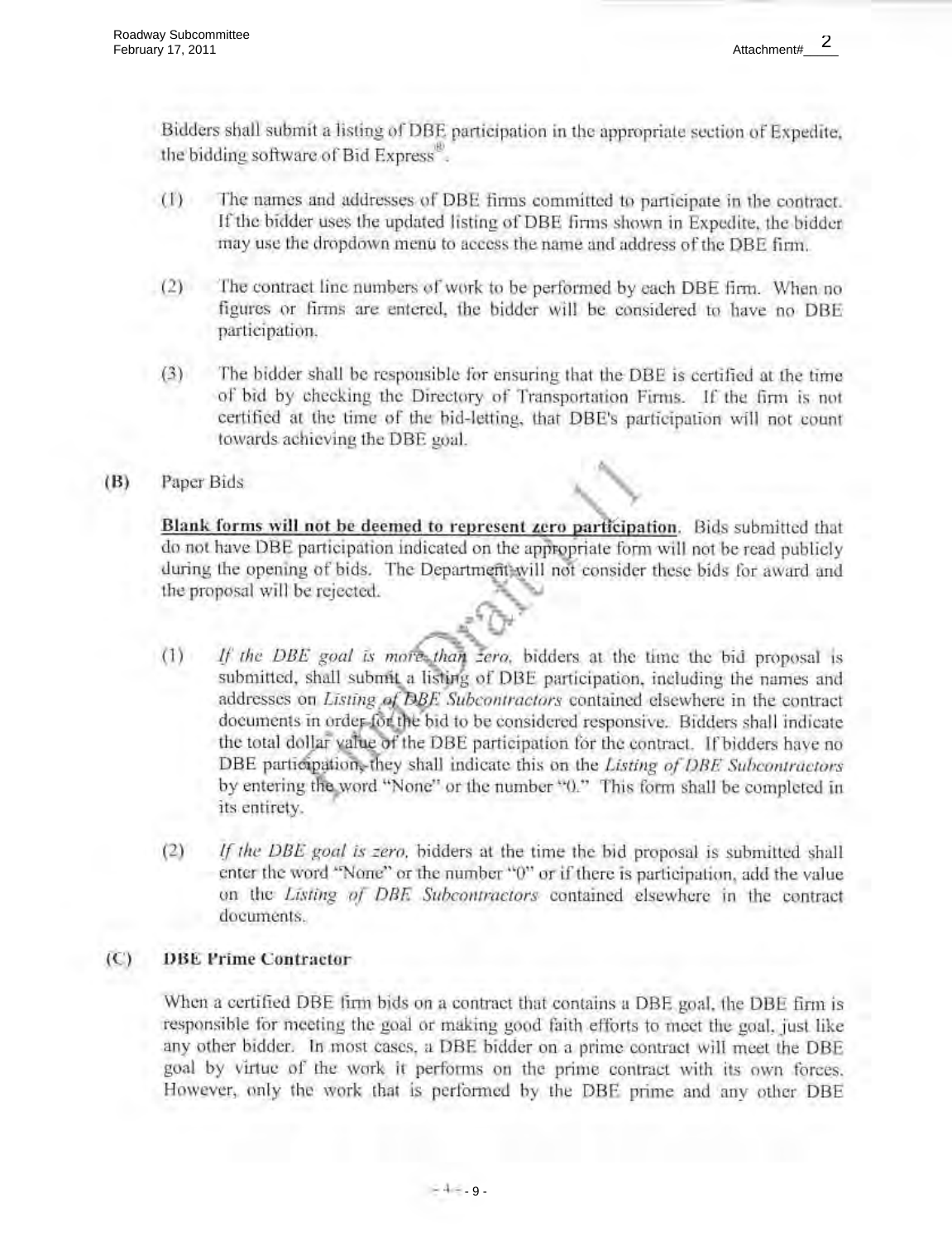subcontractors count toward the DBE goal. The DBE bidder shall list themselves along with any DBE subcontractors, if any, in order to receive credit toward the DBE goal.

For example, if the DBE goal is 45% and the DBE bidder will only perform 40% of the contract work, the prime will list themselves at 40% and the additional 5% shall be obtained through additional DBE participation with DBE subcontractors or documented through a good faith effort.

DBE prime contractors shall also follow Sections A and B above under Listing of DBE Subcontractor in Contract just as a non-DBE prime would.

## Written Documentation - Letter of Intent

The bidder shall submit written documentation of the bidder/offeror's commitment to use a DBE subcontractor, manufacturer or regular dealer whose participation it submits to meet a DBE goal and written confirmation from each DBE, listed in the proposal, indicating their participation in the contract. This documentation shall be submitted on the Department's form titled Letter of Intent to Perform as a Subcontractor. It shall be received in the office of the State Contractor Utilization Engineer no later than 12:00 noon of the sixth calendar day following opening of bids, unless the sixth day falls on an official state holiday. In that situation, it is due in the office of the State Contractor Utilization Engineer no later than 12:00 noon on the next official state business day.

If the bidder fails to submit the letter of intent from each committed DBE submitted with the bid, indicating their participation in the contract, on if the form is incomplete (i.e. both signatures are not present), the DBE participation will not count toward meeting the DBE goal. If the lack of this participation drops the commitment below the advertised goal, the Contractor shall submit evidence of good faith efforts completed in its entirety to the State Contractor Utilization Engineer no later than 12:00 noon on the eighth calendar day following opening of bids, unless the eighth day falls on an official state holiday. In that situation, it is due in the office of the State Contractor Utilization Engineer no later than 12:00 noon on the next official state business day.

## Counting DBE Participation Toward Meeting DBE Goal of Zero or More

- $(A)$ The total dollar value of the participation by a certified DBE will be counted toward the contract requirement. The total dollar value of participation by a certified DBE will be based upon the value of work actually performed by the DBE and the actual payments to DBE firms by the Contractor.
- $(B)$ When a DBE performs as a participant in a joint venture, the Contractor may count toward its DBE goal a portion of the total value of participation with the DBE in the joint venture, that portion of the total dollar value being a distinct clearly defined portion of work that the DBE performs with its forces.
- $(C)$  $(1)$ **DBE** Utilization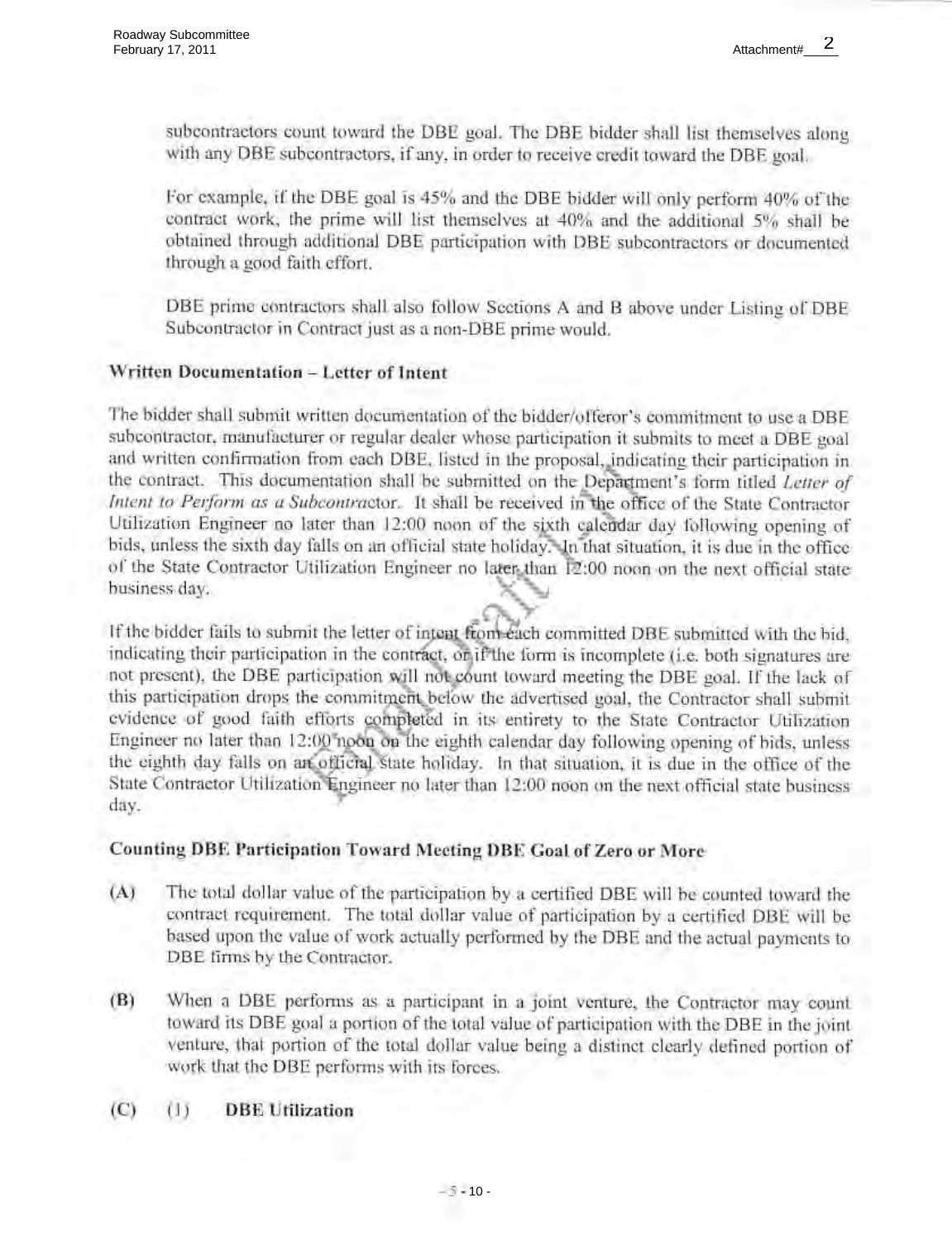The Contractor may count toward its DBE requirement only expenditures to DBEs that perform a commercially useful function in the work of a contract. A DBE performs a commercially useful function when it is responsible for execution of the work of the contract and is carrying out its responsibilities by actually performing, managing, and supervising the work involved. To perform a commercially useful function, the DBE shall also be responsible with respect to materials and supplies used on the contract, for negotiating price, determining quality and quantity, ordering the material and installing (where applicable) and paying for the material itself. To determine whether a DBE is performing a commercially useful function, the Department will evaluate the amount of work subcontracted, industry practices, whether the amount the firm is to be paid under the contract is commensurate with the work it is actually performing and the DBE credit claimed for its performance of the work, and any other relevant factors.

#### $(2)$ **Joint Checks**

Prior notification of joint check use shall be required when counting DBE participation for services or purchases that involves the use of a joint check. Notification shall be through submission of Form JC-1 (Joint Check Notification Form) and the use of joint checks shall be in accordance with the Department's Joint Check Procedures.

#### $(3)$ **Subcontracts**

A DBE may enter into subcontracts. Work that a DBE subcontracts to another DBE firm may be counted toward the contract requirement. Work that a DBE subcontracts to a non-DBE firm does not count toward the contract requirement. If a DBE contractor or subcontractor subcontracts a significantly greater portion of the work of the contract than would be expected on the basis of standard industry practices, it shall be presumed that the DBE is not to be performing a commercially useful function. The DBE may present evidence to rebut this presumption to the Department for commercially useful functions. The Department's decision on the rebuttal of this presumption is subject to review by the Federal Highway Administration but is not administratively appealable to USDOT.

#### $(4)$ **DBE Utilization in Trucking**

The following factors will be used to determine if a DBE trucking firm is performing a commercially useful function.

The DBE shall be responsible for the management and supervision of the  $(a)$ entire trucking operation for which it is responsible on a particular contract, and there shall not be a contrived arrangement for the purpose of meeting DBE goals.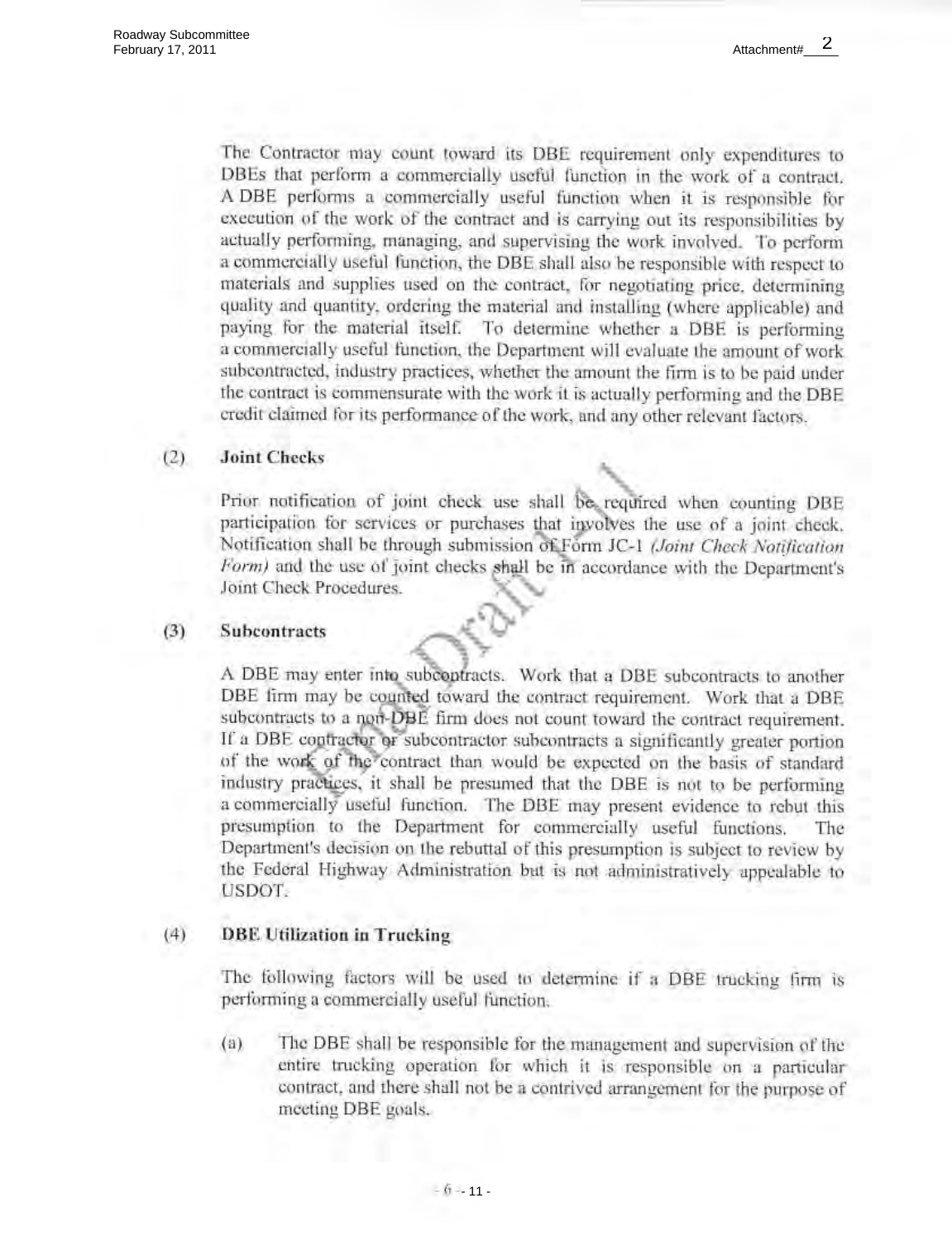- $(b)$ The DBE shall itself own and operate at least one fully licensed, insured. and operational truck used on the contract.
- The DBE receives credit for the total value of the transportation services it  $(c)$ provides on the contract using trucks it owns, insures, and operates using drivers it employs.
- $(d)$ The DBE may lease trucks from another DBE firm, including an owneroperator who is certified as a DBE. The DBE who leases trucks from another DBE receives credit for the total value of the transportation services the lessee DBE provides on the contract.
- The DBE may also lease trucks from a non-DBE firm, including from an  $(e)$ owner-operator. The DBE who leases trucks from a non-DBE is entitled to credit for the total value of transportation services provided by non-DBE lessees not to exceed the value of transportation services provided by DBE-owned trucks on the contract. Additional participation by non-DBE lessees receives credit only for the fee or commission it receives as a result of the lease arrangement. The value of services performed under lease agreements between the DBE and the Contractor will not count towards the DBE contract requirement.
- $(f)$ For purposes of this paragraph, a lease shall indicate that the DBE has exclusive use of and control over the truck. This does not preclude the leased truck from working for others during the term of the lease with the consent of the DBE, so long as the lease gives the DBE absolute priority for use of the leased truck. Leased trucks shall display the name and identification number of the DBE.
- $(D)$ A contractor may count toward its DBE requirement 60 percent of its expenditures for materials and supplies required to complete the contract and obtained from a DBE regular dealer and 100 percent of such expenditures from a DBE manufacturer.
- $(E)$ A contractor may count toward its DBE requirement the following expenditures to DBE firms that are not manufacturers or regular dealers:
	- The fees or commissions charged by a DBE firm for providing a bona fide  $(1)$ service, such as professional, technical, consultant, or managerial services, or for providing bonds or insurance specifically required for the performance of a DOTassisted contract, provided the fees or commissions are determined to be reasonable and not excessive as compared with fees and commissions customarily allowed for similar services.
	- $(2)$ With respect to materials or supplies purchased from a DBE, which is neither a manufacturer or a regular dealer, count the entire amount of fees or commissions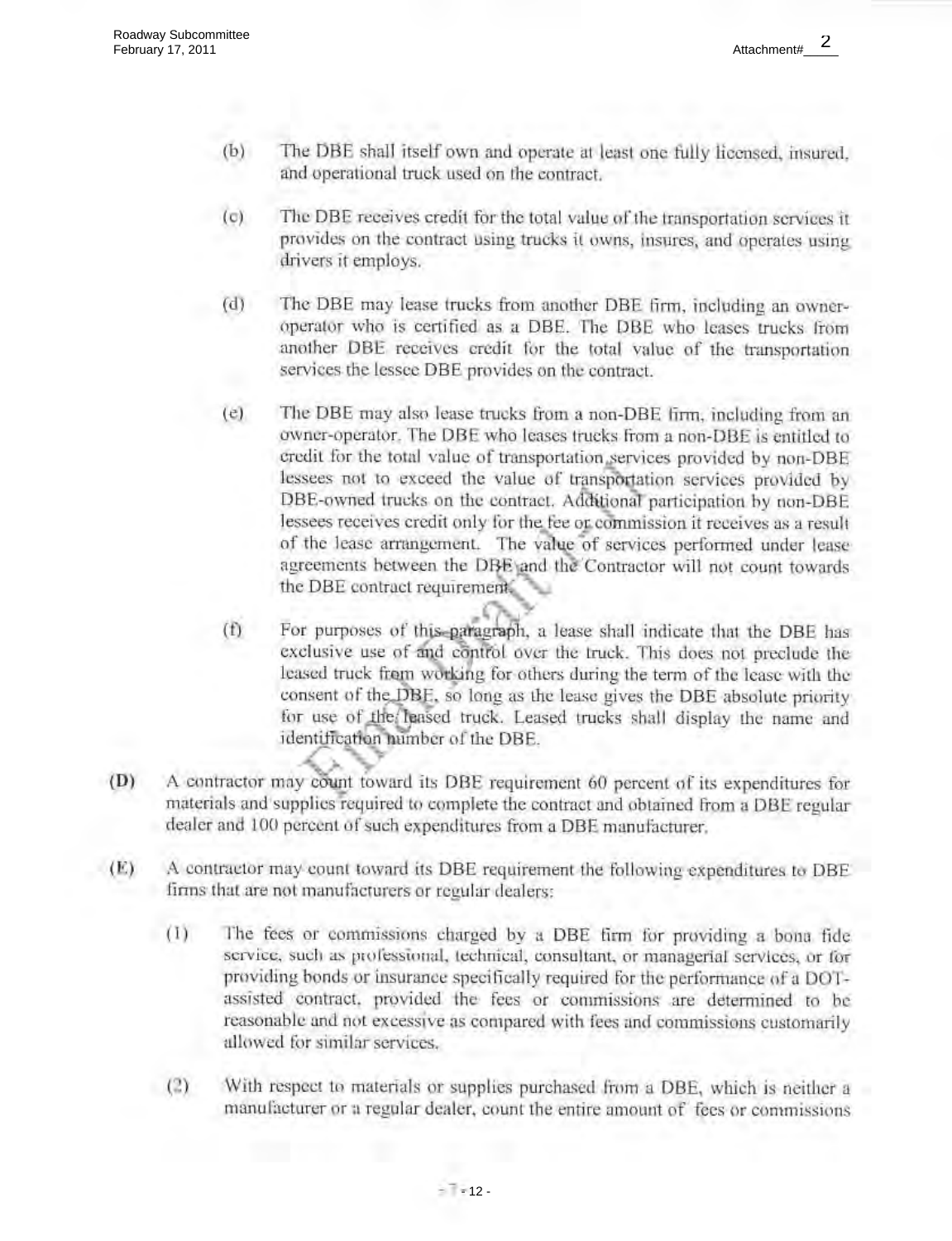charged for assistance in the procurement of the materials and supplies, or fees or transportation charges for the delivery of materials or supplies required on a job site (but not the cost of the materials and supplies themselves), provided the fees are determined to be reasonable and not excessive as compared with fees customarily allowed for similar services.

## Good Faith Effort for Projects with DBE Goals More Than Zero

If the DBE participation submitted in the bid by the apparent lowest responsive bidder does not meet or exceed the DBE goal, the apparent lowest responsive bidder shall submit to the Department documentation of its good faith efforts made to reach the DBE goal. One complete set and 9 copies of this information shall be received in the office of the State Contractor Utilization Engineer no later than 12:00 noon of the sixth calendar day following opening of bids unless the sixth day falls on an official state holiday. In that situation, it would be due in the office of the State Contractor Utilization Engineer the next official state business day.

Where the information submitted includes repetitious solicitation letters, it will be acceptable to submit a representative letter along with a distribution list of the firms that were solicited. Documentation of DBE quotations shall be a part of the good faith effort submittal as necessary to demonstrate compliance with the factors listed below which the Department considers in evaluating good faith efforts. This documentation may include written subcontractor quotations, telephone log notations of verbal quotations, or other types of quotation documentation.

The following factors will be used to determine if the bidder has made adequate good faith effort:

- Whether the bidder attended any pre-bid meetings that were scheduled by the Department  $(\Lambda)$ to inform DBEs of subcontracting opportunities.
- Whether the bidder provided solicitations through all reasonable and available means  $(B)$ (e.g. advertising in newspapers owned and targeted to the Disadvantaged) at least 10 calendar days prior to bid opening. Whether the bidder provided written notice to all DBEs listed in the NCDOT Directory of Transportation Firms, within the Divisions and surrounding Divisions where the project is located, specializing in the areas of work (as noted in the DBE Directory) that the bidder will be subletting.
- Whether the bidder followed up initial solicitations of interests by contacting DBEs to  $(C)$ determine with certainty whether they were interested. If a reasonable amount of DBEs within the targeted Divisions do not provide an intent to quote or no DBEs specialize in the subcontracted areas, the bidder shall notify DBEs outside of the targeted Divisions that specialize in the subcontracted areas, and contact within seven days from the let date, the Business Development Manager in the Business Opportunity and Work Force Development Unit to give notification of the bidder's inability to get DBE quotes.
- $(D)$ Whether the bidder selected portions of the work to be performed by DBEs in order to increase the likelihood of meeting the DBE goal. This includes, where appropriate,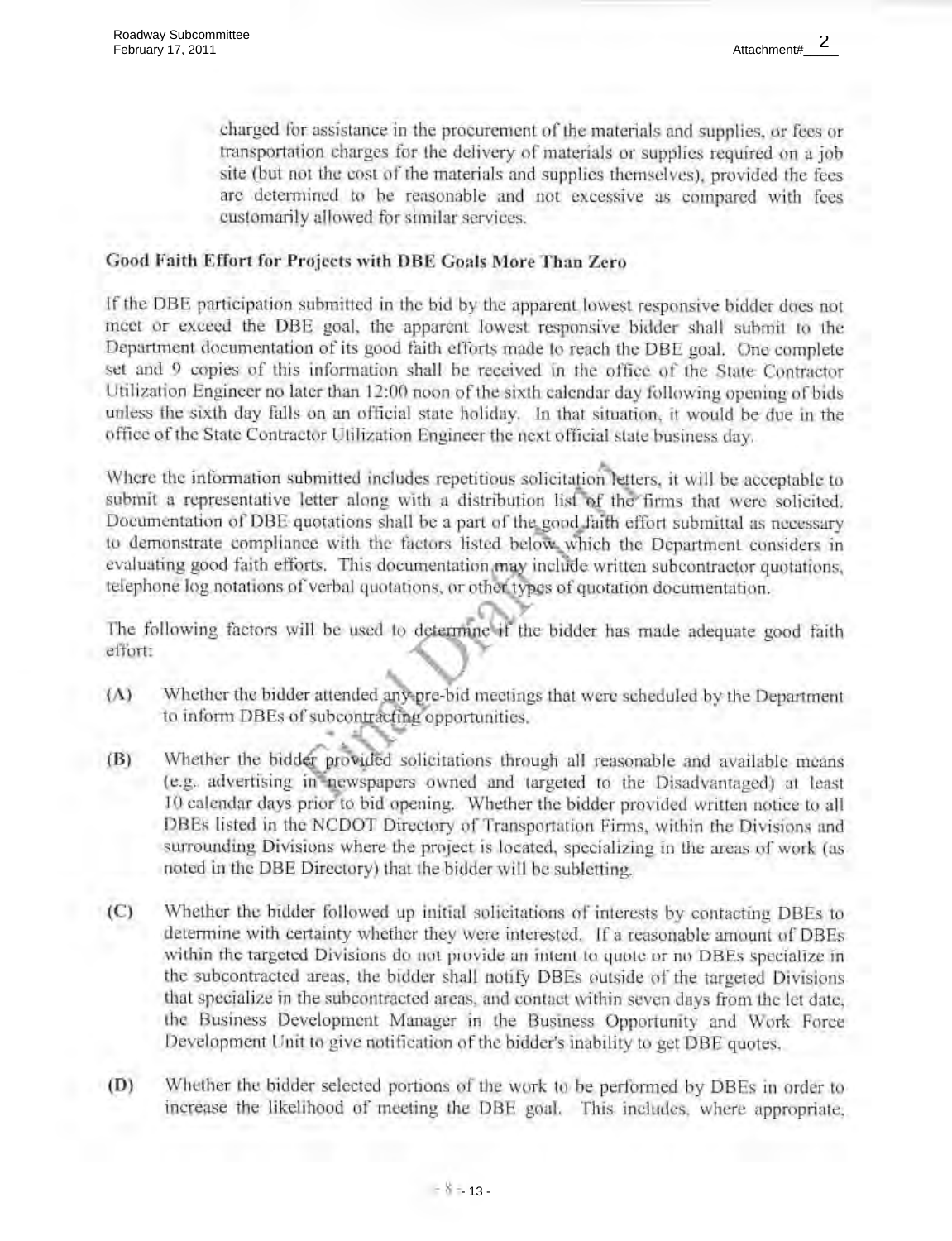breaking out contract work items into economically feasible units to facilitate DBE participation, even when the bidder might otherwise perform these work items with its own forces.

- Whether the bidder provided interested DBEs with adequate and timely information  $(E)$ about the plans, specifications and requirements of the contract.
- (F) Whether the bidder negotiated in good faith with interested DBEs without rejecting them as unqualified without sound reasons based on a thorough investigation of their capabilities. Any rejection should be noted in writing with a description as to why an agreement could not be reached.
- $(G)$ Whether quotations were received from interested DBE firms but rejected as unacceptable without sound reasons why the quotations were considered unacceptable. The fact that the DBE firm's quotation for the work is not the lowest quotation received will not in itself be considered as a sound reason for rejecting the quotation as unacceptable. The fact that the bidder has the ability and/or desire to perform the contract work with its own forces will not be considered as sound reason for rejecting a DBE quote. Nothing in this provision shall be construed to require the bidder to accept unreasonable quotes in order to satisfy DBE goal. All subcontractor quotes in the work areas where DBEs quoted shall be submitted on the Department's Subcontractor Quote Comparison Spreadsheet.
- Whether the bidder specifically negotiated with subcontractors to assume part of the  $(H)$ responsibility to meet the contract DBE goal when the work to be sublet includes potential for DBE participation.
- Whether the bidder made any efforts and/or offered assistance to interested DBEs in  $(1)$ obtaining the necessary equipment, supplies, materials, insurance, and/or bonding to satisfy the work requirements in the bid proposal.
- Any other evidence that the bidder submits which show that the bidder has made  $(J)$ reasonable good faith efforts to meet the DBE goal.

As a part of the good faith effort, if a bidder is the apparent lowest responsive bidder on more than one project within the same letting located in the same geographic area of the state, the Department will consider allowing the bidder to combine the DBE participation as long as the overall DBE goal value of the combined projects is achieved.

If the Department does not award the contract to the apparent lowest responsive bidder, the Department reserves the right to award the contract to the next lowest responsive bidder that can satisfy the Department that the DBE goal can be met or that adequate good faith efforts have been made to meet the DBE goal.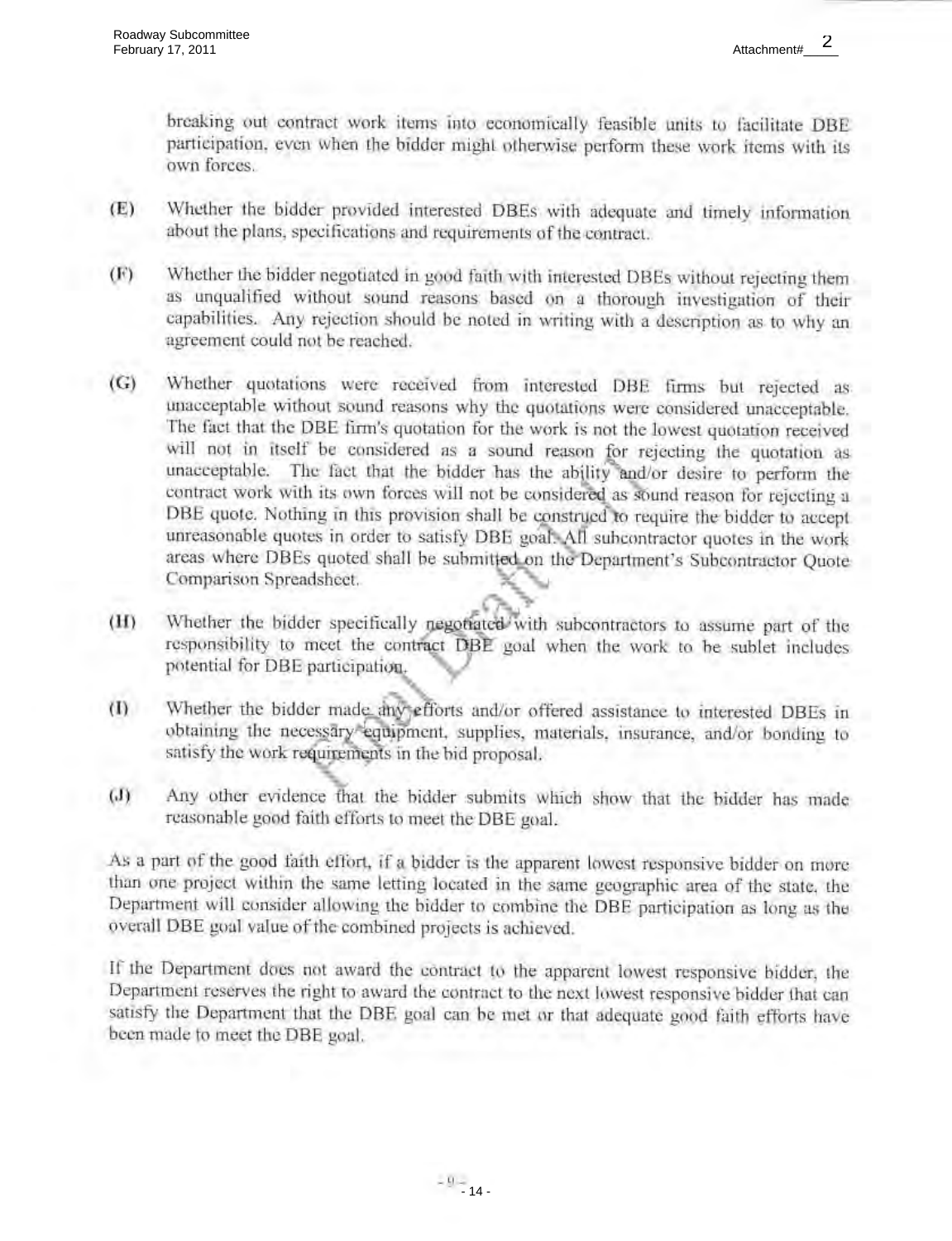## Appeal

A contractor may appeal the determination of the Goal Compliance Committee. If a contractor wishes to appeal the determination made by the Committee, they shall provide written notification to the State Contractual Services Engineer. The appeal shall be made within 2 business days of notification of the determination that they did not perform a Good Faith Effort. The State Contractor Utilization Engineer will notify the Contractor verbally and in writing. Notification will be made the same day as the Goal Compliance Committee meeting.

## **DBE** Replacement

When a contractor has relied on a commitment to a DBE firm to meet all or part of a contract goal requirement, the contractor shall not terminate for convenience the DBE subcontractor and then perform the work of the terminated subcontract with its own forces or those of an affiliate without the Engineer's written approval based upon a finding of good cause for the termination. This is true whether the Contractor proposed to replace the DBE's participation with another DBE subcontractor, a non-DBE subcontractor, or perform with the Contractor's own forces. All requests for replacement of a committed DBE firm shall be submitted to the Engineer for approval on Form RF-1 (DBE Replacement Request) If the Contractor fails to follow this procedure, the Contractor may be disqualified from further bidding for a period of up to 6 months.

The Contractor shall comply with the following for replacement of a committed DBE.

 $(A)$ Performance Related Replacement

> When a DBE is terminated or fails to complete its work on the contract for any reason, the Contractor shall take all necessary, reasonable steps to replace the DBE with another DBE to perform at least the same amount of work as the DBE that was terminated. The Contractor is encouraged to first attempt to find another DBE firm to do the same work as the DBE that was being terminated.

> To demonstrate necessary, reasonable good faith efforts, the Contractor shall document the steps they have taken to replace any DBE who is unable to perform successfully with another DBE. Such documentation shall include but not be limited to the following:

- $(1)$ Copies of written notification to DBEs that their interest is solicited in contracting the work defaulted by the previous DBE or in subcontracting other items of work in the contract
- $(2)$ Efforts to negotiate with DBEs for specific subbids including, at a minimum:
	- The names, addresses, and telephone numbers of DBEs who were  $(a)$ contacted.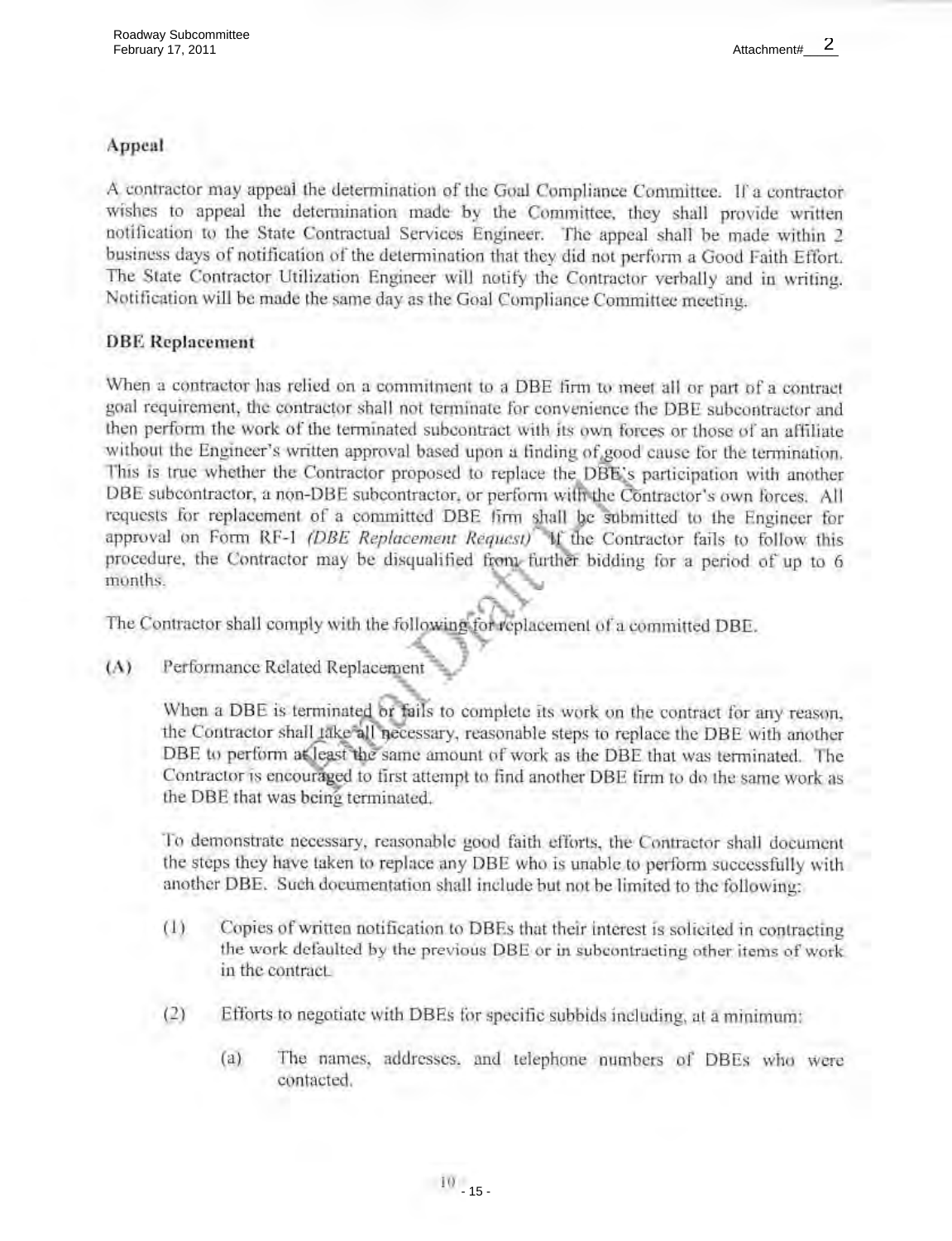- $(b)$  $\Lambda$  description of the information provided to DBEs regarding the plans and specifications for portions of the work to be performed.
- $(3)$ A list of reasons why DBE quotes were not accepted.
- $(4)$ Efforts made to assist the DBEs contacted, if needed, in obtaining bonding or insurance required by the Contractor.
- (B) Decertification Replacement
	- When a committed DBE is decertified by the Department after the SAF  $(1)$ (Subcontract Approval Form) has been received by the Department, the Department will not require the Contractor to solicit replacement DBE participation equal to the remaining work to be performed by the decertified firm. The participation equal to the remaining work performed by the decertified firm will count toward the contract goal requirement.
	- $(2)$ When a committed DBE is decertified prior to the Department receiving the SAF (Subcontract Approval Form) for the named DBE firm, the Contractor shall take all necessary and reasonable steps to replace the DBE subcontractor with another DBE subcontractor to perform at least the same amount of work to meet the DBE goal requirement or demonstrate that it has made a good faith effort to do so.

## **Changes in the Work**

When the Engineer makes changes that result in the reduction or elimination of work to be performed by a committed DBE, the Contractor will not be required to seek additional participation. When the Engineer makes changes that result in additional work to be performed by a DBE based upon the Contractor's commitment, the DBE shall participate in additional work to the same extent as the DBE participated in the original contract work.

When the Engineer makes changes that result in extra work, which has more than a minimal impact on the contract amount, the Contractor shall seek additional participation by DBEs unless otherwise approved by the Engineer.

When the Engineer makes changes that result in an alteration of plans or details of construction and a portion or all of work had been expected to be performed by a committed DBE, the Contractor shall seek participation by DBEs unless otherwise approved by the Engineer.

When the Contractor requests changes in the work that result in the reduction or elimination of work that the Contractor committed to be performed by a DBE, the Contractor shall seek additional participation by DBEs equal to the reduced DBE participation caused by the changes.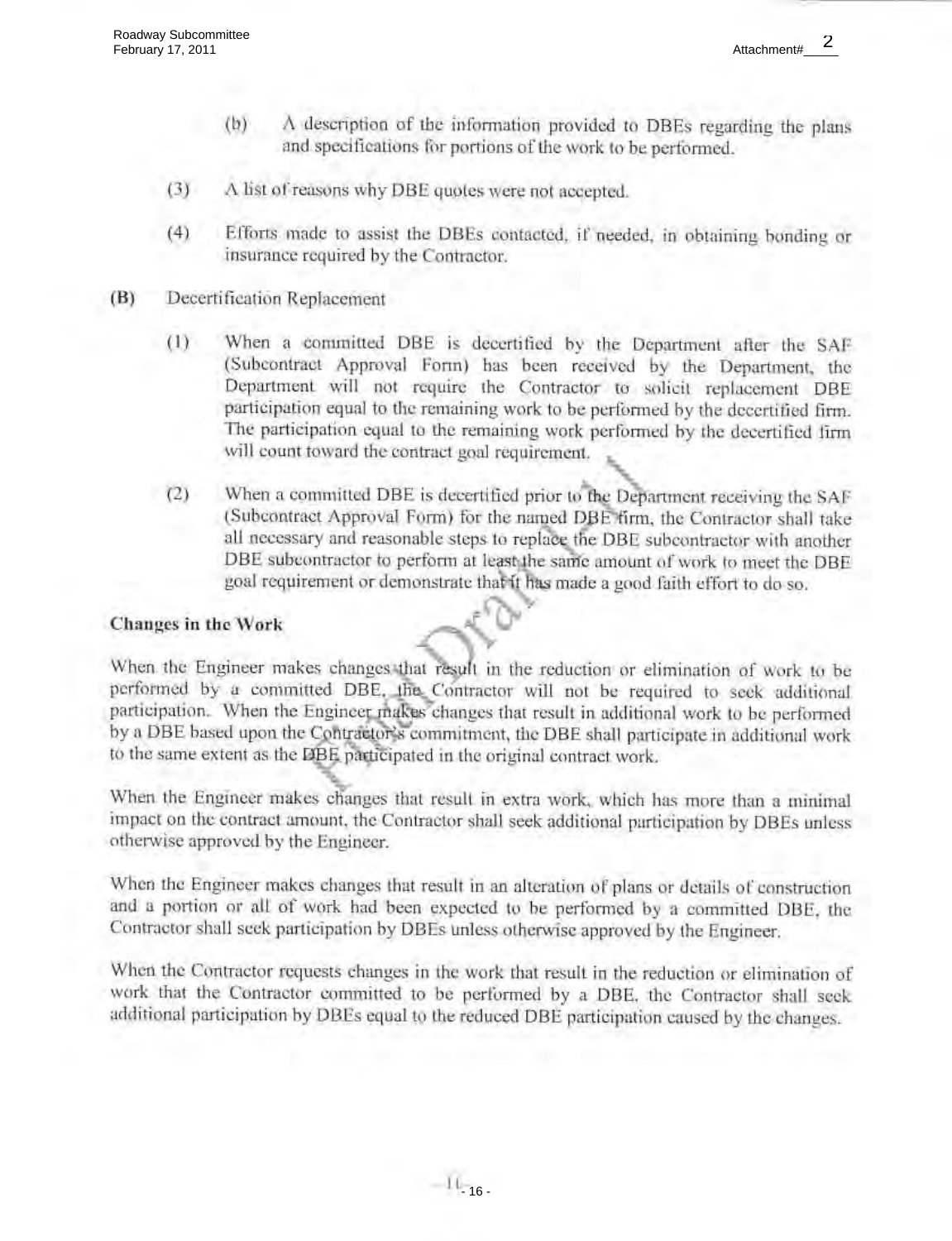## Reports

A Subcontract Approval Form shall be submitted for all work which is to be performed by a DBE subcontractor, both committed and non-committed subcontractors. The Department reserves the right to require copies of actual subcontract agreements involving DBE subcontractors.

When using transportation services to meet the contract commitment, the Contractor shall submit a proposed trucking plan in addition to the Subcontract Approval Form. The plan shall be submitted prior to beginning construction on the project. The plan shall include the names of all trucking firms proposed for use, their certification type(s), the number of trucks owned by the firm, as well as the individual truck identification numbers, and the line item(s) being performed.

Within 30 calendar days of entering into an agreement with a DBE for materials, supplies or services, not otherwise documented by the Subcontract Approval Form as specified above, the Contractor shall furnish the Engineer a copy of the agreement. The documentation should also indicate the percentage (60% or 100%) of expenditures claimed for DBE credit.

# Reporting Disadvantaged Business Enterprise Participation

The Contractor shall provide the Engineer with an accounting of all payments made to all DBE firms, whether committed or not, including material suppliers and contractors at all levels (prime, subcontractor, or second tier subcontractor). This accounting shall be furnished to the Engineer for any given month by the end of the following month. Failure to submit this information accordingly may result in the following action.

Withholding of money due in the next partial pay estimate; or  $(1)$ 

Removal of an approved contractor from the prequalified bidders' list or the removal of  $(2)$ other entities from the approved subcontractors list.

While each contractor (prime, subcontractor, 2nd tier subcontractor) is responsible for accurate accounting of payments to DBEs, it shall be the prime contractor's responsibility to report all monthly and final payment information in the correct reporting manner.

Failure on the part of the Contractor to submit the required information in the time frame specified may result in the disqualification of that contractor and any affiliate companies from further bidding until the required information is submitted.

Failure on the part of any subcontractor to submit the required information in the time frame specified may result in the disqualification of that contractor and any affiliate companies from working on any DOT project until the required information is submitted.

Contractors reporting transportation services provided by non-DBE lessees shall evaluate the value of services provided during the month of the reporting period only.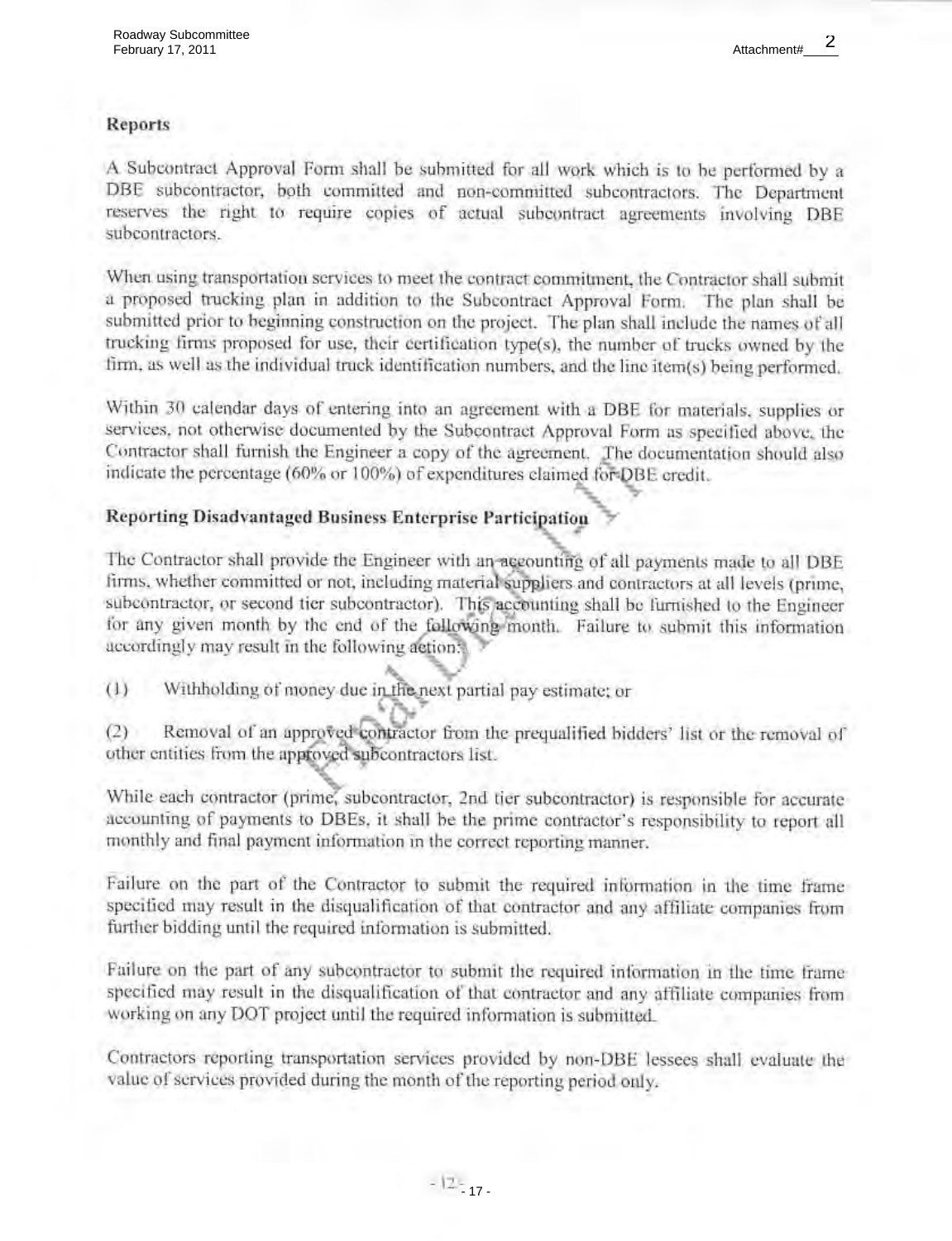At any time, the Engineer can request written verification of subcontractor payments.

Electronic Bids Reporting:  $(A)$ 

> The Contractor shall report the accounting of payments through the Department's DBE Payment Tracking System.

 $(B)$ Paper Bids Reporting:

> The Contractor shall report the accounting of payments on the Department's DBE Subcontractor Payment Information Form DBE-IS (Subcontractor Payment Information) with each invoice. Invoices will not be processed for payment until the DBE-IS is received.

## **Failure to Meet Contract Requirements**

Failure to meet contract requirements in accordance with Subarticle 102-16(J) of the Standard Specifications may be cause to disqualify the Contractor from further bidding for a specified length of time.

FIDE DEEP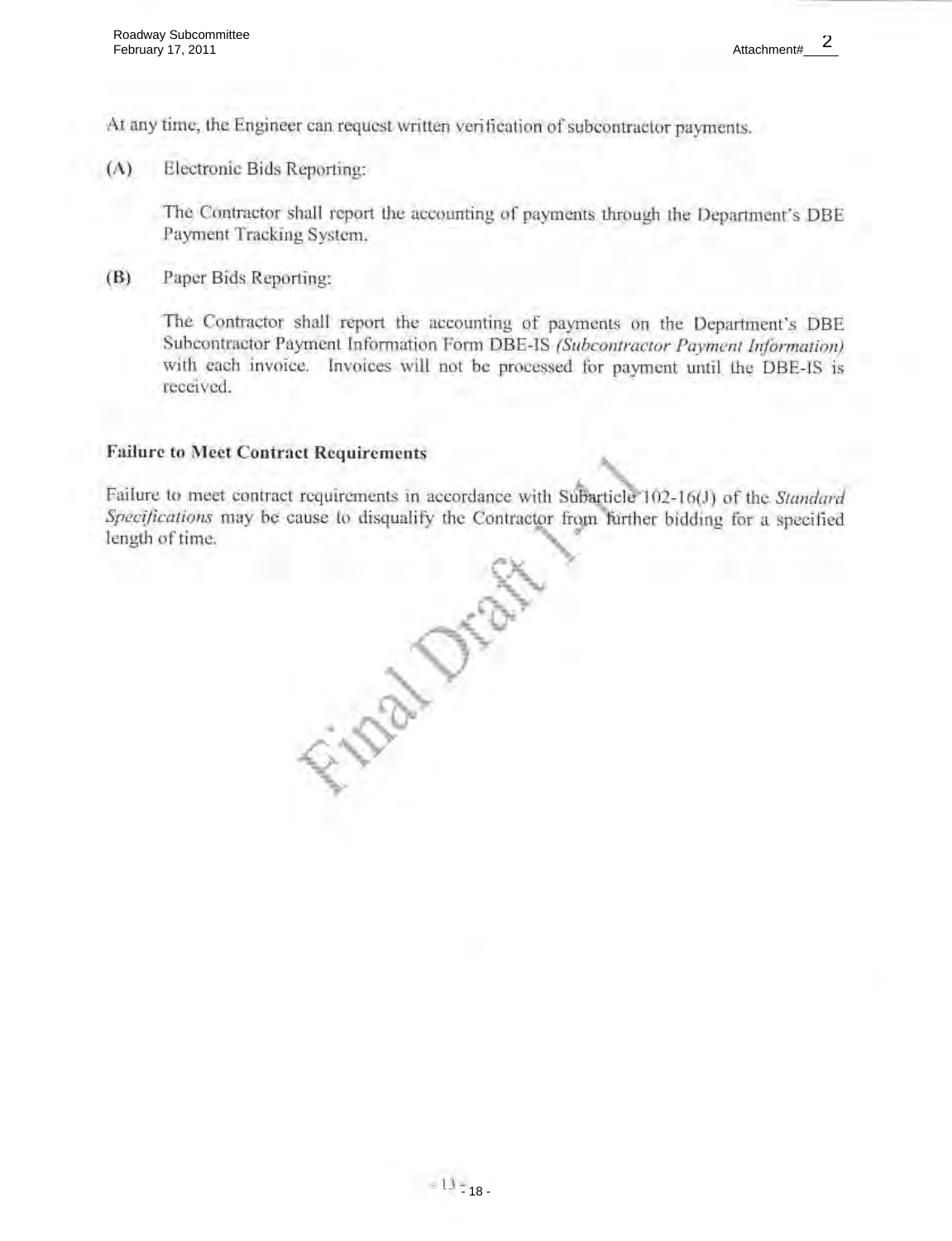| ١ |
|---|
| ≍ |
| - |
|   |
|   |

| <b>Stine</b><br>Ę<br>smil- | idup.<br>É | antract<br>콤 |
|----------------------------|------------|--------------|
|                            |            |              |

| Listing of Firms          |                        |                              |
|---------------------------|------------------------|------------------------------|
| <b>Trucking Firm</b>      | Certification<br>DBE.  | Number of<br>Dwned<br>Trucks |
| Wer the Hill Trucking     | <b>DBE/MBE</b>         |                              |
| Licky Trunking            | <b>BEMBE</b>           |                              |
| Well Transportation       | <b>REMBE</b>           |                              |
| <b>Richie Rich Trucks</b> | DBE/WBE                |                              |
| British Hauling           | None                   |                              |
| TNT Trusking              | None                   |                              |
|                           | Total Available Trucks | 22                           |

Total Available Trucks

# Individual Truck Listing

| щщ                            | <b>Truck Type</b>         | Number<br>Truck | Asphan      | Borrow | Rev. Rep    | PASS     | <b>ASS Stone</b><br>Chat Cont<br>Martina St. | Milling <sub>Asp</sub> |
|-------------------------------|---------------------------|-----------------|-------------|--------|-------------|----------|----------------------------------------------|------------------------|
| <b>Over the Hill Trucking</b> | Mack FID 690A - Quad Axle | 1.18AQ          | $\times$    | ×      | $\times$    | ×        | ×                                            |                        |
|                               | Mack RD 690A - Ouad Axle  | Over 2          | ×           | ×      | $\times$    | $\times$ | ×                                            |                        |
|                               | Mack RD 690A - Tri Axle   | Over 3          | ×           | ×      | ×           | ×        | ×                                            |                        |
|                               | Mack RD 690A - Quad Axle  | Dver 4          | ×           | ×      | ×           | ×        | ×                                            | $\geq$                 |
|                               | Mack RD 690A - Tri Axle   | Over 5          | ✕           | ×      | ×           | ×        | ×                                            | $\times$               |
| Lucky Frucking                | Ford L-9000 Tri Axie      | $\frac{1}{2}$   | ×           | ×      |             |          |                                              |                        |
|                               | Ford L-9000 Tri Axle      | $\frac{1}{2}$   | ×           | ×      |             |          |                                              |                        |
|                               | Ford L-9000 Tri Axle      | 5               | ×l          | ×      |             |          |                                              |                        |
| Well Transportation           | Mack DM 688S Tn Axle      | Well-01         | ×           | ×      | ×           |          |                                              |                        |
|                               | Mack RD 690S Quad Axle    | Well-03         | ×           | ×      | ×           |          |                                              |                        |
|                               | Mack RD 690S Quad Axle    | Well-04         | $^{\times}$ | ×      | $^{\times}$ |          |                                              |                        |
|                               | Mack RD 690S Quad Axle    | Well-08         | ×           | ×      | ×           |          |                                              |                        |
|                               | Mack FID 5905 Quad Axle   | Well-11         | ×           | ×      | ×           |          |                                              |                        |
|                               | Mack RD 690S Quad Axle    | Well-10         | ×           | ×      | $\geq$      |          |                                              |                        |
|                               | Mack DM 688S Tri Axle     | Well-08         | ×           | ×      | ×           |          |                                              |                        |
|                               | Mack DM 688S Tri Axle     | Well 07         | ×           | ×      |             |          |                                              |                        |
| Aichie Rich Trucks            | Mack 690 Quad Axle        | 出生              | ×           | ×      |             |          |                                              |                        |
|                               | Mack 690S Tri Axle        | <b>RR-22</b>    | ×           | ×      |             |          |                                              |                        |
|                               | Mack 590S Tri Axla        | <b>RR-33</b>    | ×           | ×      |             |          |                                              |                        |
| Ball Trucking                 | Ford L-9000 Tri Axle      | Ball I          | ×           | ×      |             |          |                                              |                        |
|                               | Ford L-9000 Tri Axie      | <b>Ball 2</b>   | ×           | ×      |             |          |                                              |                        |
| FMT Truckling                 | Mack 686LS Quad Axle      | <b>TIVIT</b>    |             | ×      |             |          |                                              |                        |

- 19 -

3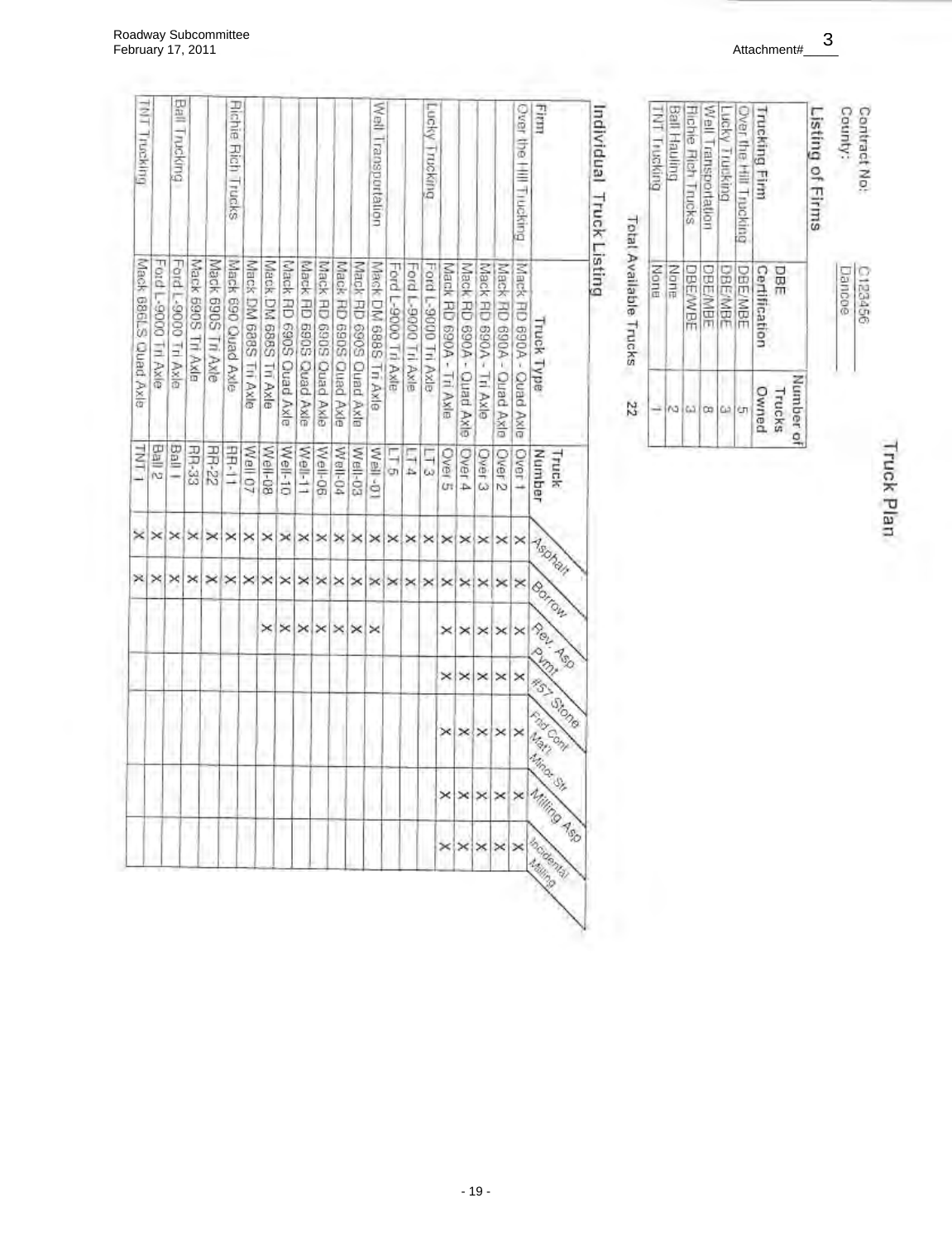## North Carolina Department of Transportation Recycled Products & Solid Waste Utilization in Construction & Maintenance Projects Fiscal Year July 1, 2009 - June 30, 2010

|                                             | Division: All Divisions           |                               |          |                                       |          |
|---------------------------------------------|-----------------------------------|-------------------------------|----------|---------------------------------------|----------|
| Reporting Location: All Divisions           |                                   |                               |          |                                       |          |
|                                             | Completed By: J Scouten (9/13/10) |                               |          | Choose English OR Metric Quantities   |          |
|                                             |                                   | English                       | English  |                                       | Metric   |
| Product Category and Description            | Usage                             | Measure                       | Quantity | Metric Measure                        | Quantity |
| 1-Asphalt:                                  |                                   |                               |          |                                       |          |
| Reclaimed Asphalt Pavement (RAP)            | Asphalt Mix Additive              | not                           |          | 526,849 metric ron(forme irmtn        |          |
| Reclaimed Asphalt Shingles (RAS)            | Asphalt Mix Additive              | tan                           |          | 4,321 metric ton(tonne)/mtn           |          |
| Reclaimed Asphalt Pavement (RAP)            | Shoulder Reconstruction           | cubic vard/yd3                |          | 24.988 cubic meter/m3                 |          |
| Hot-In-Place Asphalt Recycling              | Pavement                          | square yardiyd2               |          | 0 square meter/m2                     |          |
| Full-Depth Reclamation                      | Pavement                          | cubic vard/yd3                |          | 3,400 qubic meter/m3                  |          |
| Asphalt Shavings From Rumble Strip Install  | Driveway Ruts                     | torr.                         | 180      |                                       |          |
|                                             |                                   |                               |          |                                       |          |
| 2-Clearing and Grubbing Debris:             |                                   |                               |          |                                       |          |
| Mulch                                       | Mulch                             | acre/acr                      |          | 23 hootare/nec                        |          |
|                                             |                                   |                               |          |                                       |          |
| Mulch                                       | Mulch - Readside Environmental    | cubic yard/yd3                |          | 5,600 cubic meter/m3                  |          |
| Mulch                                       | Erosion Control                   | cubic vard/yd3                |          | 166 cubic metering                    |          |
|                                             |                                   |                               |          |                                       |          |
|                                             |                                   |                               |          |                                       |          |
| 3-Coal Combustion Products:                 |                                   |                               |          |                                       |          |
| Fly Ash                                     | Concrete Mix Additive             | toty                          |          | 8,710 metric ton(tonne)/mtn           |          |
| Fly Ash                                     | Embankment Fill                   | cubic yard/yd3                |          | O cubic meter/m3                      |          |
| Fly Ash                                     | Flowable Fill                     | cubic yard/yd3                |          | O cubic meter/m3                      |          |
| Bottom Ash                                  | Embankment Fill                   | cubic yard/yd3                |          | 0 cubic meter/m3                      |          |
| 4-Concrete:                                 |                                   |                               |          |                                       |          |
| Recycled Concrete                           | Aggregate Base Course (ABC)       | tori                          |          | 264 metric ton(tonne)/mtn             |          |
| Recycled Contrate                           | Fill Material                     | <b>BSR</b>                    |          | 340 metric ton(tonne)/min             |          |
| Crack and Seat.                             | Base Material                     | tan.                          |          | 75 metric ton(tonne)/mtn              |          |
| Rubblized Concrete                          | Base Material                     | TOTT                          |          | 0 metric ton(tonne)/min               |          |
|                                             |                                   |                               |          |                                       |          |
| 5-Glass:                                    |                                   |                               |          |                                       |          |
| Recycled Glass Beads                        | Pavement Markings                 | terr                          |          | 4,550 metric ton(torme)/mtn           |          |
| Crushed Glass                               | Subdrain Backfill                 | cubic yard/yd3                |          | Dicubic meterim3                      |          |
| Crushed Glass                               | Aggregate Base                    | cubic vard/yd5                |          | 0 cubic meter/m3                      |          |
|                                             |                                   |                               |          |                                       |          |
| 6-Plastic:                                  |                                   |                               |          |                                       |          |
| Recycled Plastic Offset Blocks              | Guardrail Offset Blocks           | eachlea                       |          | 22,530 esch/ea                        |          |
| Recycled Plastic Fence Posts (All Sizes)    | Fence Posts                       | eachlea                       |          | 0 each/ea                             |          |
| Recycled Plastic Pipe (All Types and Sizes) | Pipe                              | linear foot/ift               |          | 560 linear meter/im                   |          |
| Recycled Plastic Sign Supports              | Sign Supports                     | eachlea                       |          | 0 each/ea                             |          |
| Recycled Plastic Flexible Delineators       | Flexible Delineators              | each/ea                       |          | 50 each/ea                            |          |
| 7-Scrap Tires:                              |                                   |                               |          |                                       |          |
| Chipped Tires                               | Embankment Fill                   | cubic yard/yd3                |          | 0 cubic metering                      |          |
| Chipped Tires                               | <b>Lightweight Annregate</b>      | cubic yard/yd3                |          | Cimalamic discussion                  |          |
| Crumb Rubber                                | Crack Sealant                     | dNbridge                      |          | 3,288 kilogram/kg                     |          |
| Crumb Rubber                                | Asphalt Mix Additive              |                               |          |                                       |          |
| Rubber Mulch                                | Mulch                             | cound/lift<br>Ebylbisy bidius |          | 0 kilogramiko<br>2,378 cubic meter/m3 |          |
| <b>Tire Sidewalls</b>                       | Traffic Drum Ballast              |                               |          |                                       |          |
| Whole Tires                                 | Retaining Wall                    | each/ea                       |          | $6,297$ eactivea                      |          |
| Weed Control Matting                        | Under Guardrall                   | eachlea<br>pound/lb           | 173.145  | 356 each/ea                           |          |
|                                             |                                   |                               |          |                                       |          |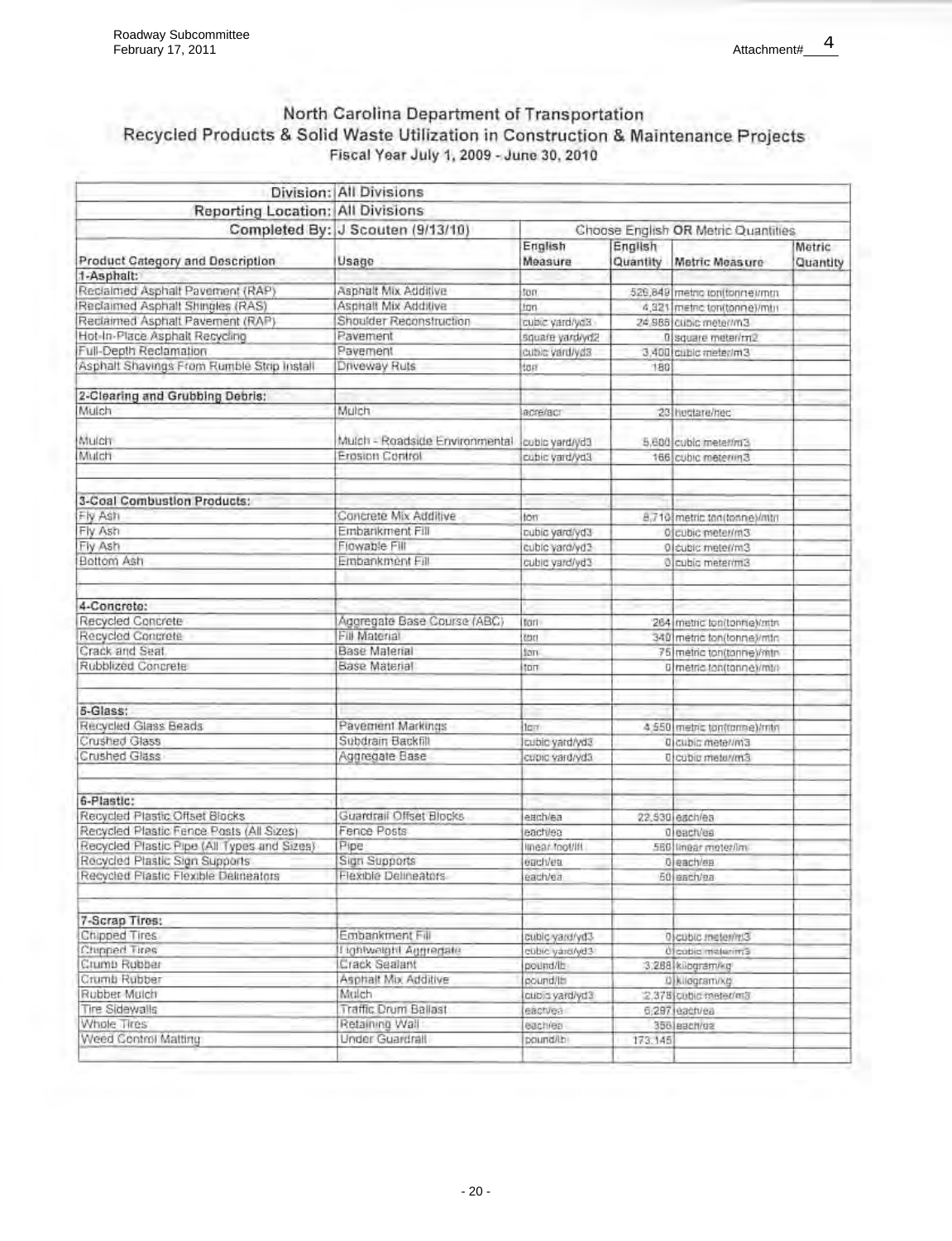| Usage<br>Fertilizer/Soil Amendment<br>Soil Amendment<br>Soil Amendment | tion<br>cubic vard/yd3 | Quantity        | Metric Measure          | Quantity                                                                                                                                                                                                        |
|------------------------------------------------------------------------|------------------------|-----------------|-------------------------|-----------------------------------------------------------------------------------------------------------------------------------------------------------------------------------------------------------------|
|                                                                        |                        |                 |                         |                                                                                                                                                                                                                 |
|                                                                        |                        |                 | Olmetric ton(tonne)/mtn |                                                                                                                                                                                                                 |
|                                                                        |                        |                 | 217 cubic meter/n3      |                                                                                                                                                                                                                 |
|                                                                        | ton                    |                 | Olmetric tondonnel/min  |                                                                                                                                                                                                                 |
|                                                                        |                        |                 |                         |                                                                                                                                                                                                                 |
|                                                                        |                        |                 |                         |                                                                                                                                                                                                                 |
| Phone Books                                                            | poundilb               |                 |                         |                                                                                                                                                                                                                 |
| Temporary Detour Bridge                                                | each/ea                |                 |                         |                                                                                                                                                                                                                 |
| Reset Existing Fence                                                   | linear foot/lft        | 164             |                         |                                                                                                                                                                                                                 |
| Boxes                                                                  | pound/lb               | 10              |                         |                                                                                                                                                                                                                 |
| <b>Bottles</b>                                                         | poundilb               | 40              |                         |                                                                                                                                                                                                                 |
| Cans                                                                   | pound/lb               |                 |                         |                                                                                                                                                                                                                 |
| Testing                                                                | ton                    |                 |                         |                                                                                                                                                                                                                 |
| Retreads                                                               | pound/ib               |                 |                         |                                                                                                                                                                                                                 |
|                                                                        |                        |                 |                         |                                                                                                                                                                                                                 |
|                                                                        | ton                    |                 |                         |                                                                                                                                                                                                                 |
| Concrete Pipe                                                          |                        |                 |                         |                                                                                                                                                                                                                 |
| Guardrall                                                              | linear foot/Iff        |                 |                         |                                                                                                                                                                                                                 |
| Portable Concrete Barrier                                              | eachlea                |                 |                         |                                                                                                                                                                                                                 |
| Sign Posts                                                             | eachlea                |                 |                         |                                                                                                                                                                                                                 |
| Signal Heads                                                           | eachlea                |                 |                         |                                                                                                                                                                                                                 |
| Signs                                                                  | eachlea                |                 |                         |                                                                                                                                                                                                                 |
| Steel Beams                                                            | linear foot/ift        |                 |                         |                                                                                                                                                                                                                 |
| Signal Pole                                                            | eachiea                |                 |                         |                                                                                                                                                                                                                 |
|                                                                        |                        |                 |                         |                                                                                                                                                                                                                 |
|                                                                        | Aggregate Base Course  | linear foot/ift |                         | 19<br>101<br>56<br>6.000<br>14,709 metric tan/tonne)/mtn<br>2.029 linear meter/im<br>15 038 linear mater/im<br>4.127 each/ea<br>6.917 each/ea<br>352 each/ea<br>14.897 each/ea<br>28.052 linear meter/lm<br>101 |